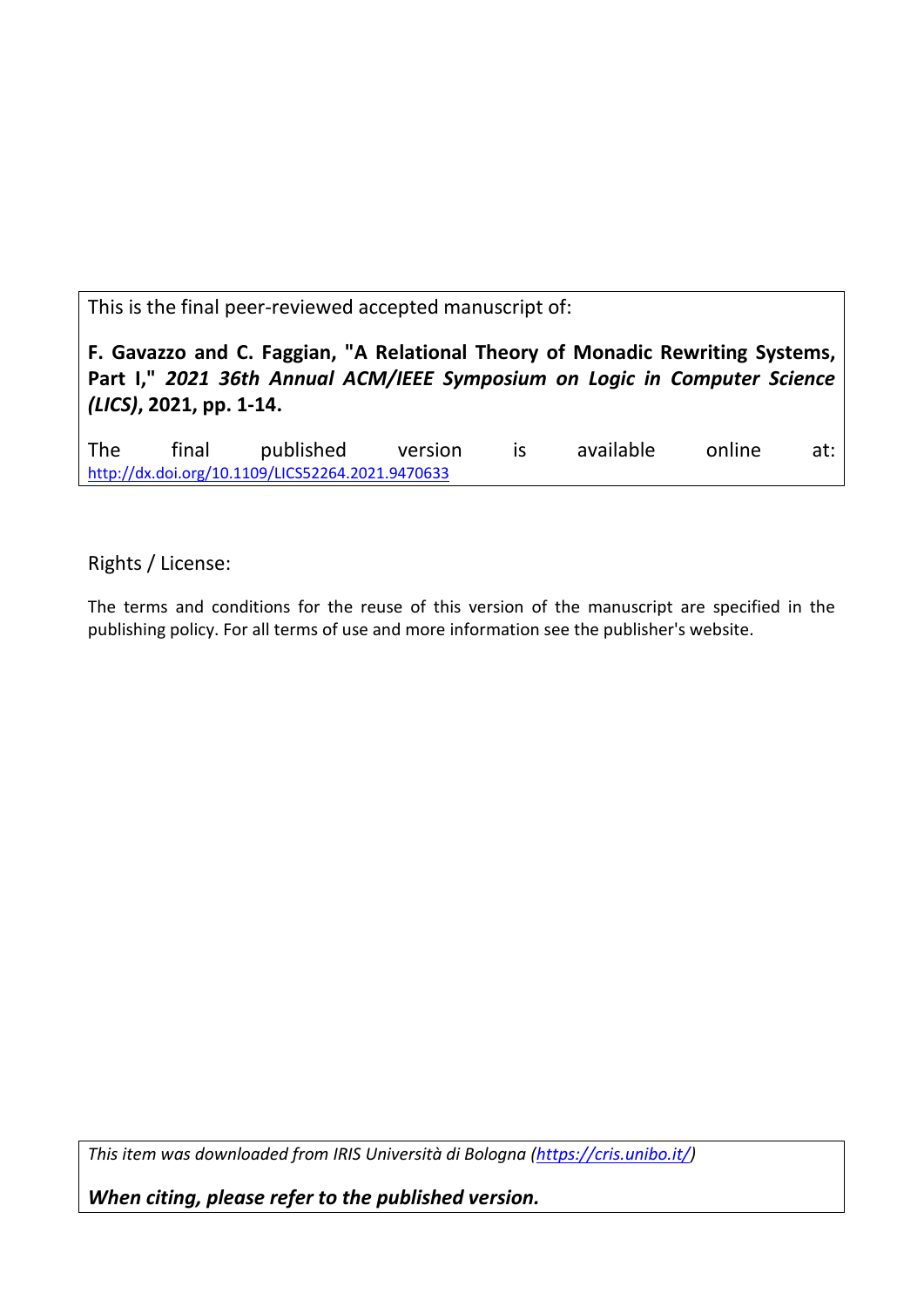# A Relational Theory of Monadic Rewriting Systems, Part I

Claudia Faggian Laboratoire IRIF - Equipe PPS ´ University of Paris

Francesco Gavazzo University of Bologna INRIA Sophia Antipolis

*Abstract*—Motivated by the study of effectful programming languages and computations, we introduce a relational theory of monadic rewriting systems. The latter are rewriting systems whose notion of reduction is effectful, where effects are modelled as monads. Contrary to what happens in the ordinary operational semantics of monadic programming languages, defining meaningful notions of monadic rewriting turns out to problematic for several monads, including the distribution, powerset, reader, and global state monad. This raises the question of *when* monadic rewriting is possible. We answer that question by identifying a class of monads, known as weakly cartesian monads, that guarantee monadic rewriting to be well-behaved. In case monads are given as equational theories, as it is the case for algebraic effects, we also show that a sufficient condition to have wellbehaved notion of monadic rewriting is that all equations in the theory are linear. Finally, we apply the abstract theory of monadic rewriting systems to the call-by-value  $\lambda$ -calculus with algebraic effects, this way obtaining effectful (surface) standardisation and confluence theorems.

## I. INTRODUCTION

*Rewriting Theory* [1] is the discipline that studies the general properties of object transformations [2]. Among its many applications, rewriting theory plays a central role in computer science, where it is used both as a foundational theory of computation and as a formalism for the development of programming languages. To have a taste of the role played by rewriting theory, we consider the  $\lambda$ -calculus [3], which is arguably the most well-known rewriting system in theoretical computer science. The  $\lambda$ -calculus provides both a model of computation and a foundation of *pure* higher-order sequential programming languages, with fundamental results, such as the Church-Rosser theorem, ensuring the soundness of powerful optimisation techniques, such as parallelisation. These results play a crucial role in the development of compilers, where efficiency can be gained by changing the order of standard evaluation strategies [4], or even by leaving such strategies unspecified until runtime, when they are chosen according to the available resources [5]. None of these techniques would be sound without results such as the Church-Rosser theorem.

Nowadays programming languages, however, *are not pure*. Quite the opposite, actually: they are deeply *effectful*, with programs exhibiting several computational effects at once (raising exceptions, performing input-output operations, sampling from distributions, etc). This makes the  $\lambda$ -calculus and, more generally, the ordinary theory of rewriting systems inadequate to understand such languages and their associated notion of computation.

Starting with the seminal work by Moggi [6], [7], monads [8] have been proved to be the right mathematical abstraction for the denotational analysis of computational effects, whereas Plotkin and Power [9]–[11] showed that an *operational* analysis of effects can be given in terms of equational theories, this way introducing the theory of *algebraic effects*. Since their introduction, both monads and algebraic effects have been extensively investigated in terms of programming languages and their semantics: but what about rewriting systems?

To the best of the authors' knowledge, only specific computational effects have been studied in the setting of rewriting theory (the main example being the recent theory of probabilistic rewriting [12]–[16]) and nothing has been done at the general level of monadic or algebraic effects. This is rather unsatisfactory, as a proper analysis of effectful programming languages and computations requires a general theory of *effectful rewriting*. For instance, we may want to know whether the optimisation techniques enabled by the Church-Rosser theorem in the pure  $\lambda$ -calculus continue to hold in presence of probabilistic nondeterminism, or in presence of global stores, or both. More generally, we would like to isolate classes of effects for which a given (optimisation) technique is sound.

This paper aims to answer those questions by making a first step towards the development of a general, *relational theory of monadic rewriting systems*. The development of such a theory turns out to be nontrivial since, contrary to what happens in the ordinary operational semantics of programming languages with monadic and algebraic effects [10], we discovered that (relational) rewriting is simply not possible for several monads, including the distribution, powerset, reader, and global state monad. This raises the question of *when* monadic rewriting is possible. We answer that question by identifying a class of monads, known as *weakly cartesian monads* [17]–[20], that support (monadic) rewriting. Moreover, in case effects are defined by means of equational theories (as it is for algebraic effects), we give a sufficient condition on the shape of a theory that makes its associated monadic rewriting well-behaved: such a condition is based on an old theorem by Gautam [21] about power algebras [22], and requires all equations of the theory to be *linear*. This result also sheds some light upon what researchers have been done in specific cases of monadic rewriting (viz. probabilistic rewriting). Finally, we witness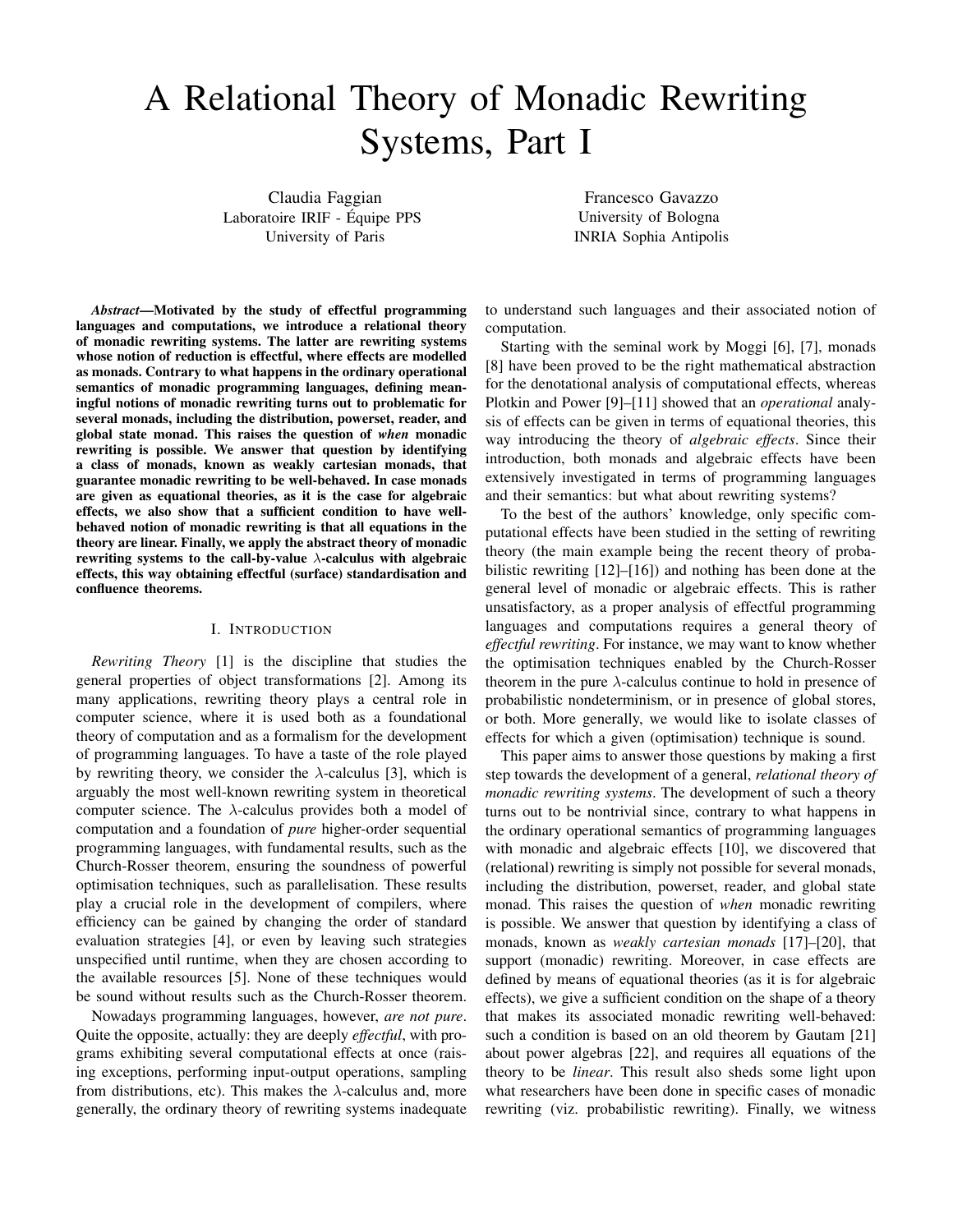the effectiveness of our analysis by instantiating our theory of monadic rewriting to Plotkin's call-by-value  $\lambda$ -calculus [23] extended with algebraic effects. As a byproduct of that, we obtain two new theorems: (surface) standardisation and confluence. Remarkably, the former holds for *all* algebraic effects (admitting well-behaved monadic rewriting), whereas the latter requires effects to be commutative, a well-known notion in programming language theory.

Summing up, the contributions of this work are:

- 1) A novel notion of a *monadic rewriting system* based on the notion of a relational extension [24]–[26].
- 2) The identification of a class of monads namely the class of *weakly cartesian monads* [17]–[20] — for which monadic rewriting is indeed possible.
- 3) The development of nontrivial proof principles for reasoning about monadic rewriting systems.
- 4) An analysis of monadic rewriting in terms of equational theories and a sufficient condition on the shape of a theory that makes monadic rewriting well-behaved.
- 5) The application of the general theory of monadic rewriting systems to the call-by-value  $\lambda$ -calculus with algebraic effects, and the proof of effectful (surface) standardisation and confluence for such a calculus.

## *A. A Roadmap*

We expand on the main contributions of this work.

*a) Monadic Rewriting Systems:* The first goal of this work is to define the notion of a *monadic (abstract) rewriting system* (MARS), i.e. of an effectful rewriting system whose computational effects are given in terms of monads. Our definition is *relational*, whereby a MARS is given by a set of objects together with a rewriting relation between objects and *monadic* elements. That, however, is not enough: in order to study rewriting sequences, we need a way to compose monadic rewriting steps, which essentially amounts to give a *relational extension* [24]–[27] of the underlying monad, an important concept studied in fields such as topology [24], [26], [27], coalgebra [28]–[31], and programming language semantics [32]–[37]. MARSs are introduced in Section IV.

*b) Negative Results:* A MARS is thus parametric with respect to a monad (which specifies the kind of effects produced) and a relational extension (which specifies how rewriting steps are composed). To qualify those relational extensions that give meaningful notions of rewriting, we introduce the (minimal) properties of *compatibility* and *preservation*, and argue that both these properties are necessary to define meaningful MARSs. Perhaps surprisingly, we discover that such properties are incompatible with several monads — including the distribution, reader, powerset, and global state monads that are regularly used to model computational effects: for such monads, there is no relational extension satisfying both compatibility and preservation. Compatibility, preservation, and negative results are given in Section II, where we give a gentle introduction to MARSs by means of a simple example.

*c) Weakly Cartesian Monads and Relational Extensions:* In light of the aforementioned negative result(s), the most

urgent question to be answered becomes: *what are the monads for which monadic rewriting is possible?* We answer this question by showing that weakly cartesian monads are precisely those monads on which one can do monadic rewriting. Moreover, a classic result by Barr [24] states that not only for such monads there exists a well-behaved relational extension, but such an extension is also unique and it is given by the socalled Barr extension of the monad [24]–[26]. Additionally, we show that the axiomatics of a weakly cartesian monad entails the soundness of powerful rewriting techniques that simplify the analysis of MARSs. As a main result in this respect, Theorem 22 shows the diamond property is preserved by Barr extensions. Weakly cartesian monads and the Barr theorem are the subject of Section IV-A, whereas monadic rewriting techniques are studied in Section IV-B.

*d) Algebraic Theories:* When dealing with algebraic effects, monads are given as equational or algebraic theories. In those cases, it is natural to ask whether it is possible to find a sufficient condition on the shape of an equational theory that ensures the corresponding monadic rewriting to be possible. We answer that question in the affirmative, by showing that for all *linear* equational theories monadic rewriting is indeed possible. This follows from a classic theorem by Gautam [21]. Monadic rewriting on algebraic theories is studied in Section IV-C.

*e) The* λ*-calculus with Algebraic Operations:* Finally, we use our general theory of MARSs to make an operational analysis of the call-by-value  $\lambda$ -calculus with algebraic effects. We prove two new theorems: effectful *surface standardisation* (Theorem 38) and *confluence* (Theorem 43). The former holds for *all* algebraic effects (making monadic rewriting wellbehaved), whereas the latter requires effects to be *commutative*. This is done in Section V.

## II. MONADIC REWRITING, AN INVITATION

In this section, we give an informal introduction to the relational theory of monadic abstract rewriting (or reduction) systems (MARSs) by means of a concrete example: probabilistic rewriting systems [12], [13], [15].

Recall that an abstract rewriting (or reduction) system (ARS) is a structure  $(A, R)$  consisting of a set of objects A together with a rewrite relation  $R: A \rightarrow A$ <sup>1</sup> A probabilistic rewriting system is an extension of an ARS where the rewriting relation has a probabilistic behaviour. Probabilistic nondeterminism is usually modelled using the *distribution monad*, but for our purposes the *finite distribution monad* is sufficient. Given a set X, we denote by  $\mathcal{D}X$  the collection of finite distribution on X, i.e. the set of functions  $\varphi: X \to [0, 1]$  such that: *(i)*  $\varphi(x) \neq 0$  for finitely many x only; *(ii)*  $\sum_{x} \varphi(x) = 1$ . We oftentimes denote a distribution  $\varphi$  as a formal sum  $\sum_{i \in I} p_i$ : $x_i$ , remarking that such a notation is *not* unique. The construction  $D$  gives a functor which we endow with a monad structure  $\mathbb{D} = (\mathcal{D}, \eta^{\mathbb{D}}, \mu^{\mathbb{D}})$ . The unit  $\eta^{\mathbb{D}}(x)$  maps each  $y \in X$ 

<sup>1</sup>We write  $R: X \rightarrow Y$  for relations R over  $X \times Y$  and  $R: S: X \rightarrow Z$ for the composition of two relations  $R : X \rightarrow Y$ ,  $S : Y \rightarrow Z$ .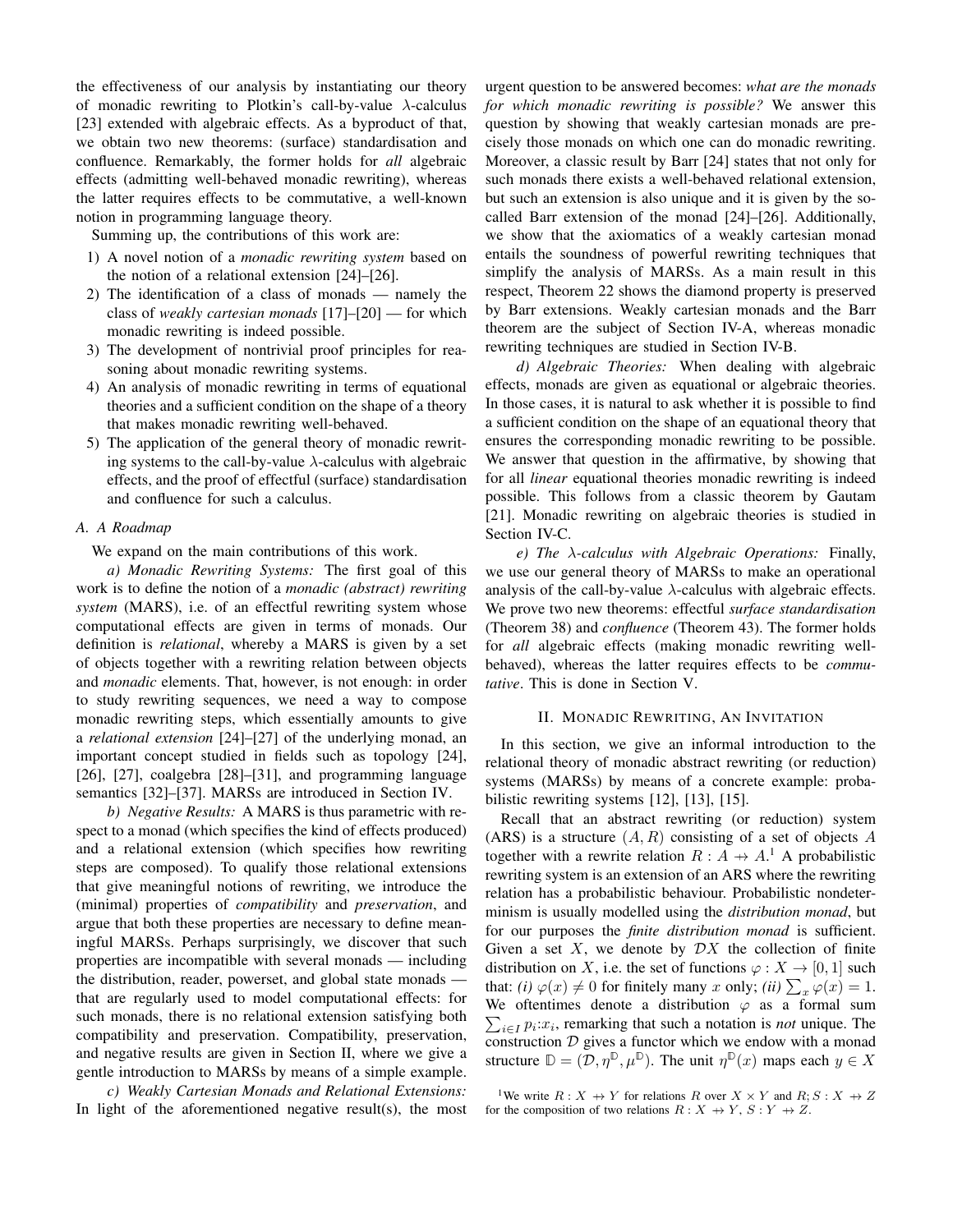to 0 if  $x \neq y$ , and to 1 otherwise; the multiplication maps a distribution  $\Phi \in \mathcal{D} \mathcal{D} X$  to the distribution  $\mu^{\mathbb{D}}(\Phi)$  defined by  $\mu^{\mathbb{D}}(\Phi)(x) = \sum_{\varphi \in \mathcal{D}X} \Phi(\varphi)\varphi(x)$ . As it is customary when representing distributions as formal sums, we write  $\sum_i p_i \varphi_i$ in place of  $\mu^{\mathbb{D}}(\sum_{i} p_i : \varphi_i)$ .

Following Bournez and Garnier [13], a probabilistic rewriting system is thus defined as a set A together with a *probabilistic* rewrite relation  $R : A \rightarrow DA$ . Given such a system, we are interested to study how the system evolves, i.e. we want to study its rewriting sequences. At this point, the literature offers two possibilities.

- 1) The first one [13] studies probabilistic rewriting sequences by means of Markov decision processes, and thus focuses on the stochastic evolution of *single* rewriting sequence.
- 2) The second one [14]–[16] analyses the *global* behaviour of probabilistic systems by lifting the underlying rewriting relation  $R : A \rightarrow \mathcal{D}A$  to a relation acting on a *variation* of distributions, viz. multi-distributions, this way obtaining an ARS whose objects are themselves multi-distributions.

Although those approaches are equivalent [15], we focus on the second one, the latter being truly *relational*. That allows us to stay closer to the definition of an ARS, and thus to extend theories and techniques developed in a pure setting to a probabilistic scenario.

But why does one need to work with a *variation* of distributions? Naively, one would expect to lift the rewriting relation  $R : A \rightarrow \mathcal{D}A$  to a relation  $\Gamma R : \mathcal{D}A \rightarrow \mathcal{D}A$ on distributions, and to study the ARS  $(DA, \Gamma R)$ . Avanzini, Dal Lago, and Yamada [15], however, showed that such an approach does not work well: working with distributions, one naturally looses some rewriting sequences, this way creating a discrepancy with the first approach in the aforementioned list. Avanzini et al. overcame the problem by moving from distributions to *multi-distributions* (see Section III), this way obtaining the desired equivalence. Here, we attack the problem from a more foundational perspective: first, we propose two minimal conditions on (candidate) relation liftings and argue that such conditions are necessary to have a meaningful notion of a probabilistic rewriting system; secondly, we show that there exists *no* relation lifting satisfying such conditions. This negative result is the deep reason why Avanzini et al. define probabilistic rewriting systems relying on multi-distributions. Our two conditions are:

- 1) The relation ΓR must be *compatible* with the (probabilistic) effects produced during the rewriting process;
- 2) Γ must *preserve* pure rewriting back and forth.
- Let us expand on that.

*a) Compatibility:* Compatibility means that the relation  $\Gamma R$  can always apply R inside convex combinations or, more formally, that  $\Gamma R$  is closed under convex combinations. This is a natural, minimal condition ensuring that, e.g., no matter how  $Γ$  is defined, if 1:*a* rewrites into  $\frac{1}{3}$ :*c* +  $\frac{2}{3}$ :*c'* and 1:*b* rewrites into 1:c, then  $\frac{1}{2}$ :a +  $\frac{1}{2}$ :b rewrites into  $\frac{1}{6}$ :c +  $\frac{1}{3}$ :c' +  $\frac{1}{2}$ :d. Formally, compatibility states that if  $\varphi_1 \Gamma R \psi_1, \ldots, \varphi_n \Gamma R \psi_n$ , then  $\sum_i p_i \varphi_i \Gamma R \sum_i p_i \varphi_i$ , for any convex combination  $\sum_i p_i$ .

*b) Preservation:* Preservation is a more delicate property than compatibility, and it often makes effectful rewriting problematic. Preservation ensures that programs with *no* probabilistic operation do *not* produce nontrivial probabilistic behaviours. More precisely, given a probabilistic rewriting system  $(A, R : A \rightarrow \mathcal{D}A)$ , preservation states that performing a R-rewriting step on an element  $\alpha$  is the same as performing a ΓR-rewriting step on 1:a. Formally,  $a R \varphi$  iff  $(1:a) \Gamma R \varphi$ . This property ensures that, e.g., any *non-probabilistic* λ-term t can be studied in a probabilistic setting as 1:t. For instance, preservation ensures that the pure  $\lambda$ -term  $t = (Ix)(Iy)$ , where  $I = \lambda x.x$ , has *only* the following *trivially* probabilistic reductions (we write  $\Rightarrow$ <sub>β</sub> in place of  $\Gamma(\rightarrow$ <sub>β</sub>) [16]):

1:t  $\Rightarrow_{\beta} 1:x(Iy) \Rightarrow_{\beta} 1:xy \quad 1:t \Rightarrow_{\beta} 1:(Ix)y \Rightarrow_{\beta} 1:xy.$ 

In particular, preservation entails that the operational behaviour of t in a *pure* setting is essentially the same as the one of 1:t in a probabilistic setting, meaning that pure programs cannot produce nontrivial probabilistic behaviours. Please notice that without preservation, nothing will prevent (in principle) 1:t to rewrite into, e.g.,  $\frac{3}{8}$ : $x(Iy) + \frac{5}{8}$ : $(Ix)y$ . This behaviour may seem *prima facie* innocent, as a further rewriting step gives the distribution 1:xy. However, what would happen if instead of having the redexes Ix, Iy one has two terms performing two different output actions? In that case, we would have that a non-probabilistic program generates a truly probabilistic behaviour which, thanks to the presence of output, is now visible to an external observer. This is definitely something undesired.

*c) No Extension for the Distribution Monad:* We have identified compatibility and preservation as two minimal conditions any probabilistic rewriting system should satisfy to be considered operationally meaningful. As a further evidence of that, we show that compatibility and preservation are necessary conditions to make probabilistic rewriting *mathematically* well-defined. To understand that, let us recall that in an ARS  $(A, R)$ , a reduction sequence can be ultimately described as a sequence  $R; R; \dots; R$  of compositions of the rewriting relation  $R$  with itself. If the system is probabilistic, this definition is not possible anymore. However, the lifting Γ naturally induces a notion of composition on relations of type  $A \rightarrow DA$  as  $R \cdot S = R$ ; ΓS. A (probabilistic) rewriting sequence can be thus defined as a sequence of the form  $R \cdot R \cdot \cdots \cdot R$ . Following the analogy with ARSs, we would like the composition operation  $\cdot$  to behave as be as close as possible to ordinary relation composition. In particular, · must be associative and have a neutral element, which we expect to be the unit  $\eta: A \to \mathcal{D}A$  of the distribution monad (regarded as a relation).<sup>2</sup> It turns out that these desiderata cannot hold if preservation and compatibility are not satisfied.

<sup>&</sup>lt;sup>2</sup>Cf. with the notion of a Kleisli composition [6], [8].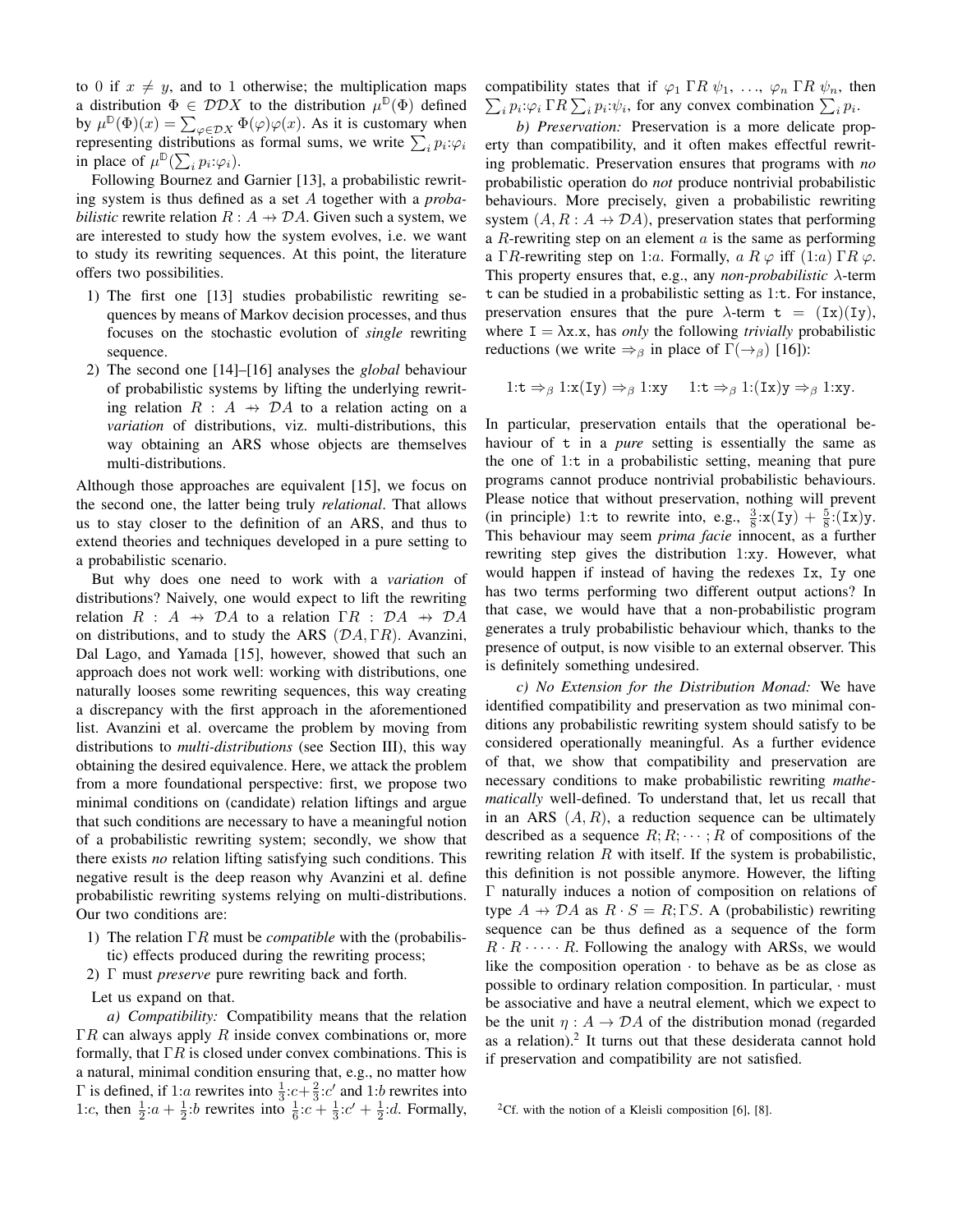Proposition 1. *If compatibility or preservation does not hold, then one of the following laws does not hold too:*

$$
R \cdot \eta = R \qquad \eta \cdot S = S \qquad R \cdot (S \cdot P) = (R \cdot S) \cdot P.
$$

That is, without compatibility and preservation, there is no hope to obtain a meaningful notion of rewriting sequence relying on Γ. Proposition 1 is a direct corollary of Proposition 15, which establishes a tighter connection between relation lifting and composition of (monadic) rewriting relations.

Given the importance of compatibility and preservation, a natural question arises: *can we find a lifting* Γ *satisfying both compatibility and preservation?* The answer is in the negative.

Proposition 2. *There is no lifting* Γ *satisfying both compatibility and preservation*

*Proof.* Suppose to have such a lifting Γ, and consider the probabilistic rewriting system defined by the relation  $a R 1:b$ , a R1:c, with  $a \neq b \neq c$ . Then, preservation implies  $1:a \Gamma R1:b$ and 1:a  $\Gamma R$  1:c, from which follows, by compatibility: 1:a =  $(\frac{1}{2}$ : $a+\frac{1}{2}$ : $a)$   $\Gamma R$  ( $\frac{1}{2}$ : $b+\frac{1}{2}$ : $c)$ . Again, by preservation we should have  $a \overline{R}(\frac{1}{2}b + \frac{1}{2}c)$  which, however, is not the case. Hence such an extension Γ does not exist.  $\Box$ 

Proposition 2 gives a strong, negative result: probabilistic rewriting as we have defined it, is simply not possible. Moreover, this does not concern the lifting  $\Gamma$  we choose, but it is an intrinsic trait of the distribution monad.

*d) The Anatomy of the Problem:* Where do problems with the distribution monad come from? The proof of Proposition 2 clearly shows that the crucial passage is moving from 1:*a* to  $\frac{1}{2}$ :*a* +  $\frac{1}{2}$ :*a*, which is an instance of the *idempotency law* characterising the algebra of formal sums. Such a law gives  $D$ a form of nondeterminism that does not interact well with the implicit nondeterminism of the very act of rewriting. From a more abstract perspective, any probabilistic (rewriting) relation  $R: X \to \mathcal{D}X$  can be seen as a function  $r: X \to \mathcal{P} \mathcal{D}X$ . Since there is a one-to-one correspondence between well-behaved liftings and distributive laws [38] of type  $\delta : \mathcal{DP} \Rightarrow \mathcal{PD}$ (see Remark 20), we can read Proposition 2 as an instance of the well-known result that there is no distributive law of the distribution monad over the powerset monad [39], [40].

But does that mean that a relational theory of probabilistic rewriting is not possible at all? Not really, it means that (full) probabilistic rewriting cannot be done relying on the distribution monad, although we use the latter to model probabilistic computations. This is the deep reason why relational approaches to probabilistic rewriting [14]–[16] rely on the *multi-distribution* monad.<sup>3</sup> And in fact, the multi-distribution monad is *de facto* obtained from the distribution monad by removing the idempotency equation from the algebra of formal sums.

*e) No-go Theorems for Monadic Rewriting:* Summing up, we have identified two minimal *necessary* criteria to have a meaningful (relational) notion of probabilistic rewriting and have showed that as long as we use the distribution monad, there is no hope to have such a notion. The next step is to realise that our negative results do not affect the distribution monad only. In fact, Proposition 2 can be easily modified to the case of the powerset monad  $P$ , the source of the problem being again the idempotency law  $x \cup x = x$ ; and indeed, the powerset monad does not distribute over itself [41]. Furthermore, even the group monad suffers the same pathology (even without idempotency, we can rely on the equations  $0 = x + (-x)$  and  $x = x + 0$ , as well as the reader and global state monads.

*f) Monadic Rewriting Systems:* The negative results seen so far show that developing a well-behaved relational theory of monadic rewriting systems is problematic: for several monads that are used to model computational effects, monadic rewriting turned out to be simply not possible. Of course, here we mean monadic rewriting as constrained by compatibility and preservation; but we argued that rewriting systems not satisfying such constraints can be hardly judged to be operationally meaningful (as well as mathematically well-behaved, as they might give, e.g., non-associative rewriting sequences). These observations show that a proper understanding of monadic computations also goes through the development of a theory of monadic rewriting systems, the task of such a theory being to precisely define what a monadic rewriting system is, to isolate the class of monads for which monadic rewriting is indeed possible, and to develop a collection of techniques for studying such systems. That is our plan for this work.

## III. PRELIMINARIES: MONADS, ALGEBRA, AND REWRITING

In this section, we recall some preliminary notions on monads [8], algebras [42], and rewriting [1] that will be central in the rest of this paper. Due to space constraints, there is no hope to be comprehensive and thus we assume the reader to have a minimal familiarity with those fields. Unless explicitly stated, we work in the category Set of sets and functions, and we tacitly restrict all definitions to it.

## *A. Monads and Algebraic Effects*

Starting with the seminal work by Moggi [6], [7], *monads* have become a standard formalism to model and study computational effects. We recall some basic notions about monads and algebraic operations.

**Definition 3.** A monad *(on* Set*)* is a triple<sup>4</sup>  $\mathbb{T} = (T, \eta^{\mathbb{T}}, \mu^{\mathbb{T}})$ *consisting of a functor* T *(on* Set*) together with two natural transformations:*  $\eta^{\mathbb{T}}$  :  $1_{\mathbf{Set}} \Rightarrow T$  *(called unit) and*  $\mu^{\mathbb{T}}$  :  $TT \Rightarrow$ T *(called* multiplication*)* subject to the following laws:  $\mu^{\mathbb{T}}$   $\circ$  $\eta^{\mathbb{T}} T = \mu^{\mathbb{T}} \circ T \eta^{\mathbb{T}} = 1_T$  and  $\mu^{\mathbb{T}} \circ T \mu^{\mathbb{T}} = \mu^{\mathbb{T}} \circ \mu^{\mathbb{T}} T$ .

<sup>3</sup>Actually, the very same monad has been introduced before [39], [40] under the name of *indexed valuations monad*, where it is also proved the existence of a distributive law of the indexed valuation monad over the powerset monad.

<sup>&</sup>lt;sup>4</sup>When unambiguous, we omit superscripts from  $\eta$  and  $\mu$ .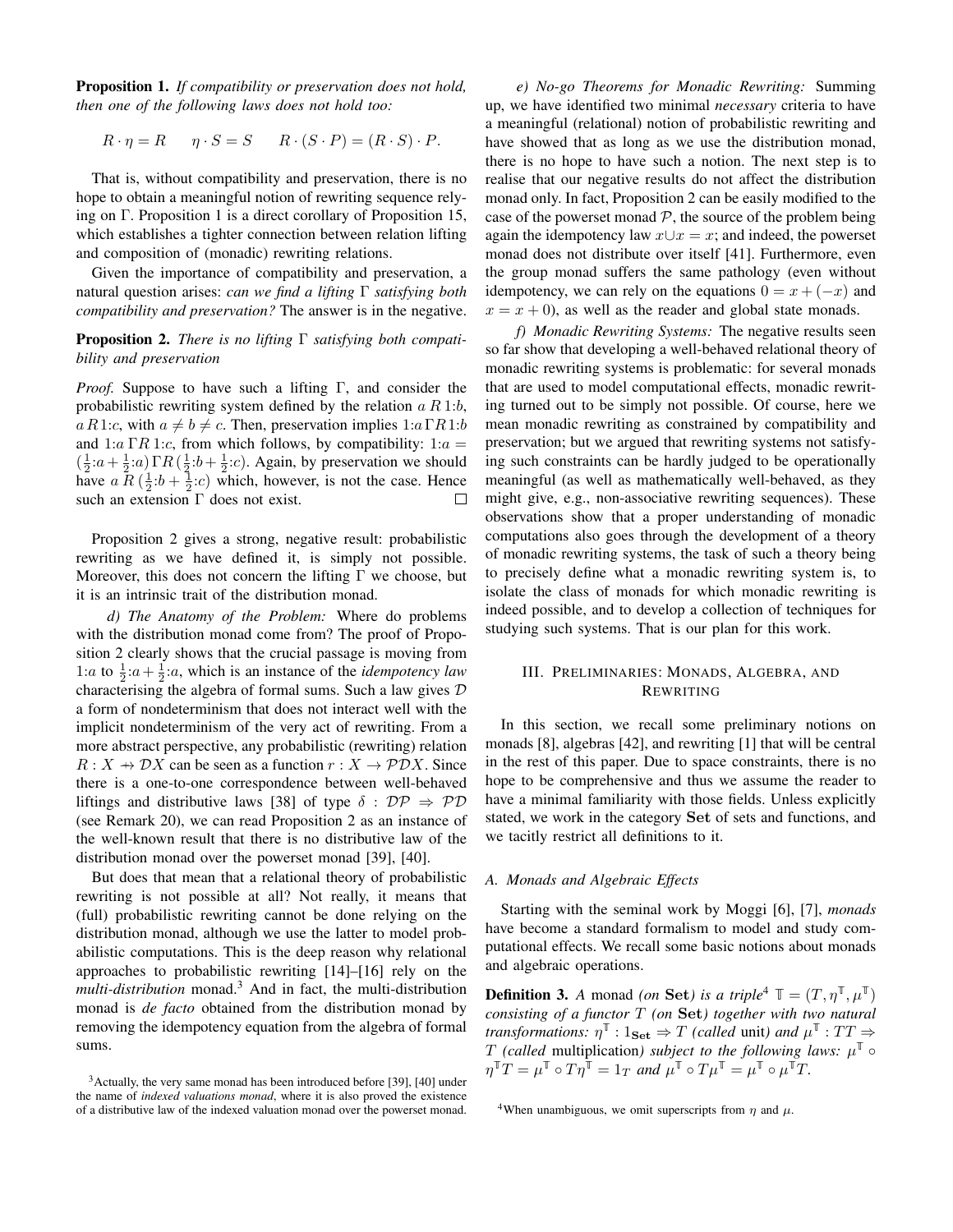Any monad **T** defines two useful categories: the category of Eilenberg-Moore algebras of **T** and the Kleisli category of **T**. We denote them by  $EM(T)$  and  $Kl(T)$ , respectively.<sup>5</sup>

Monads model notions of computational effects. To model how actual effects are produced, Plotkin and Power [9], [10] introduced the notion of an *algebraic operation*.

**Definition 4.** *Given a monad*  $\mathbb{T} = (T, \eta, \mu)$ *, an n-ary* algebraic operation *is a natural transformation*  $f: T^n \Rightarrow T$ *respecting the monad multiplication.*

From an operational perspective, algebraic operations describes those operations whose execution is independent of the context in which they are executed.

Example 5. Throughout this paper, we will use the following monads as running examples.

- 1) Divergent computations are modelled by the *maybe* or *partiality* monad  $M = (\mathcal{M}, \eta^M, \mu^M)$ , where  $\mathcal{M}X = X +$  $\{\perp\}, \eta^{\mathbb{M}}$  is the left injection  $\iota_{\ell}$ , and  $\mu^{\mathbb{M}} : ((X + {\perp}) +$  $\{\perp\}) \rightarrow X + \{\perp\}$  sends  $\iota_{\ell}(\iota_{\ell}(x))$  to  $\iota_{\ell}(x)$ , and all the rest to  $\perp$ .
- 2) Probabilistic computations are modelled by the (finitary) distribution monad as seen in Section II.
- 3) Computations with output are modelled by the *writer* (sometimes called *output* or *action*) monad  $\mathbb{W}$  =  $(W, \eta^{\mathbb{W}}, \mu^{\mathbb{W}})$ , where  $WX = W \times X$  and  $(W, 1, \cdot)$ is a monoid. Unit and multiplication are defined by  $\eta^{\mathbb{W}}(x) = (1, x)$  and  $\mu^{\mathbb{W}}(w, (v, x)) = (w \cdot v, x)$ . Taking the monoid of words, then we read  $(w, x)$  as the result of a program printing  $w$  and returning  $x$ . If, instead, we take the monoid  $(N, 0, +)$ , then we obtain the *cost* or *complexity* monad, whereby we read  $(n, x)$  as the result of a computation that produces  $x$  with cost  $n$ . We consider a W-indexed family of unary operations out $_w$  defined by  $\text{out}_{w}(v, x) = (w \cdot v, x)$ . These are indeed algebraic.
- 4) We model computations reading from a set of states using the *reader* monad. For simplicity, we consider a single location containing values from a (finite) set  $R$  only. In this case, the reader monad is the triple  $\mathbb{R} = (\mathcal{R}, \eta^{\mathbb{R}}, \mu^{\mathbb{R}})$ , where  $\mathcal{R}X = X^R$ ,  $\eta^{\mathbb{R}}(x)(r) = x$ , and  $\mu^{\mathbb{R}}(f)(r) = (f(r))(r)$ . An element f in RX represent a computation that behaves as  $f(r)$  if the location contains r.
- 5) We model nondeterminism using the powerset monad  $\mathbb{P} = (\mathcal{P}, \eta^{\mathbb{P}}, \mu^{\mathbb{P}})$ , where  $\eta^{\mathbb{P}}(x) = \{x\}$  and  $\mu^{\mathbb{P}}(\mathcal{U}) = \bigcup \mathcal{U}$ . We generate nondeterminism using (binary) set-theoretic union, which is indeed algebraic. The finitary powerset monad  $\mathbb{P}_f$  is obtained from  $\mathbb{P}$  by taking as underling functor the finite powerset functor  $P_f$ . Similarly, the nonempty powerset monad  $\mathbb{P}^+$  is obtained by the taking the non-empty powerset functor  $\mathcal{P}^+$ .

## *B. Algebraic Theories*

Since effects are ultimately produced by algebraic operations, we oftentimes describe computational effects by means of *algebraic theories*, i.e. via a collection of operations and equations.

Definition 6. *Recall that a* signature Σ *is a family of sets*  ${\{\Sigma_k\}}_{k\in\mathbb{N}}$ *, the elements*  $\sigma, \rho, \ldots$  *of each*  $\Sigma_k$  *being called* k*ary* operations*.*

- *1) The set*  $T_{\Sigma}X$  *of*  $\Sigma$ -terms *(just terms if unambiguous) over* X *(notation* t, s, . . .*) is inductively defined thus:*  $x \in T_{\Sigma}X$ *, for any*  $x \in X$ *;*  $\sigma(t_1, \ldots, t_n) \in T_{\Sigma}X$ *, whenever*  $t_1, \ldots, t_n \in T_{\Sigma}X$ .
- *2) A* Σ-*algebra*  $A = (A, {σ<sub>A</sub>}<sub>σ∈Σ</sub>)$  *is given by a set A together with an operation*  $\sigma_{\mathbb{A}} : A^n \to A$ *, for any n-ary operation in* Σ*. A* Σ*-algebra homomorphism from* **A** *to* **B** *is a function*  $f: A \rightarrow B$  *such that*  $f \circ \sigma_{\mathbb{A}} = \sigma_{\mathbb{B}} \circ \prod_n f$ . We *denote by* Σ*-*Alg *the category of* Σ*-algebras and their homomorphisms.*

The construction of  $\Sigma$ -terms defines a functor  $T_{\Sigma}$  which is part of a monad  $\mathbb{T}_{\Sigma}$  whose unit is given by the subset inclusion injection  $\iota : X \hookrightarrow T_{\Sigma}X$  and whose multiplication is given by term substitution (see below). Moreover, for any set  $X$ , the set T<sub>Σ</sub>X carries a Σ-algebra structure that makes it the *free* Σ*algebra*: that means that for any  $\Sigma$ -algebra  $\mathbb{A} = (A, \{\sigma_{\mathbb{A}}\}_{\sigma \in \Sigma})$ , any map  $f : X \rightarrow A$  extends uniquely to a  $\Sigma$ -algebra homomorphism  $\hat{f} : T_{\Sigma}X \to A$  such that  $\hat{f} \circ \iota = f$ . We call maps  $\hat{\gamma}$ , for  $\gamma : X \to T_{\Sigma}X$ , substitution maps. Since a Σ-term over X is just a tree with operations in  $\Sigma$  as nodes and elements in X as leaves, we can uniquely write any term t as an expression of the form  $\theta(x_1, \ldots, x_n)$ , for some<sup>6</sup>  $\theta \in T_{\Sigma}(n)$  and  $(x_1, \ldots, x_n) \in \times X^{n}$ .<sup>7</sup> Accordingly, we see that if  $t = \theta(x_1, \dots, x_n)$  and  $s_i = \theta(\vec{y}_i)$ , then  $\theta(\vartheta_1(\vec{y}_1), \dots, \vartheta_n(\vec{y}_n))$  is the result of applying the substitution  $x_i \mapsto s_i$  to t. Notice that algebraic operations on  $T_\Sigma$  are isomorphic to elements in  $\bigcup_n T_{\Sigma}(n)$  [9].

Operations tell us how effects are produced, but the behaviour of such effects is defined by equations.

- **Definition 7.** *1) An* algebraic *or* equational theory  $\mathbb{T}$  =  $(\Sigma, E)$  *associates to each set* X *the collection*  $T_{\Sigma} X$  *of*  $\Sigma$ *-term over* X *together with a set*  $E \subseteq T_{\Sigma}X \times T_{\Sigma}X$  *of equations between such terms.*
	- *2) A*  $(\Sigma, E)$ -algebra is a  $\Sigma$ -algebra  $\mathbb A$  *such that for any*  $(t, s) \in A$ *, and for any map*  $\alpha : X \rightarrow A$ *, we have*  $\hat{\alpha}(t) = \hat{\alpha}(s)$ *. We denote by*  $(\Sigma, E)$ -Alg the subcategory *of* Σ*-*Alg *whose objects are* (Σ, E)*-algebras.*

For a theory  $\mathbb{T} = (\Sigma, E)$ , we write ~<sub>E</sub> (or simply ~ if unambiguous) for the least congruence relation on terms that is closed under term substitution and contains E. The *free* **T***-theory* over X, notation  $F_{\mathbb{T}}X$ , is the quotient of  $T_{\Sigma}X$  by  $\sim$ . Indeed,  $F_{\mathbb{T}} X$  is a Σ-algebra (define  $\sigma_{F_{\mathbb{T}}}([t_1]_{\sim}, \ldots, [t_n]_{\sim})$ 

<sup>5</sup>We will use these notions only in few technical passages in Section IV. The reader not familiar with these concepts will still be able to follow the paper. Here we mentioned them only to fix the notation.

<sup>&</sup>lt;sup>6</sup>For  $n \in \mathbb{N}$ , we write **n** for the set  $\{1, \ldots, n\}$ 

<sup>&</sup>lt;sup>7</sup>The family  ${T_{\Sigma}(n)}_{n \in \mathbb{N}}$  together with its associated notion of composition (given by tree substitution) forms the so-called *tree operad* [43].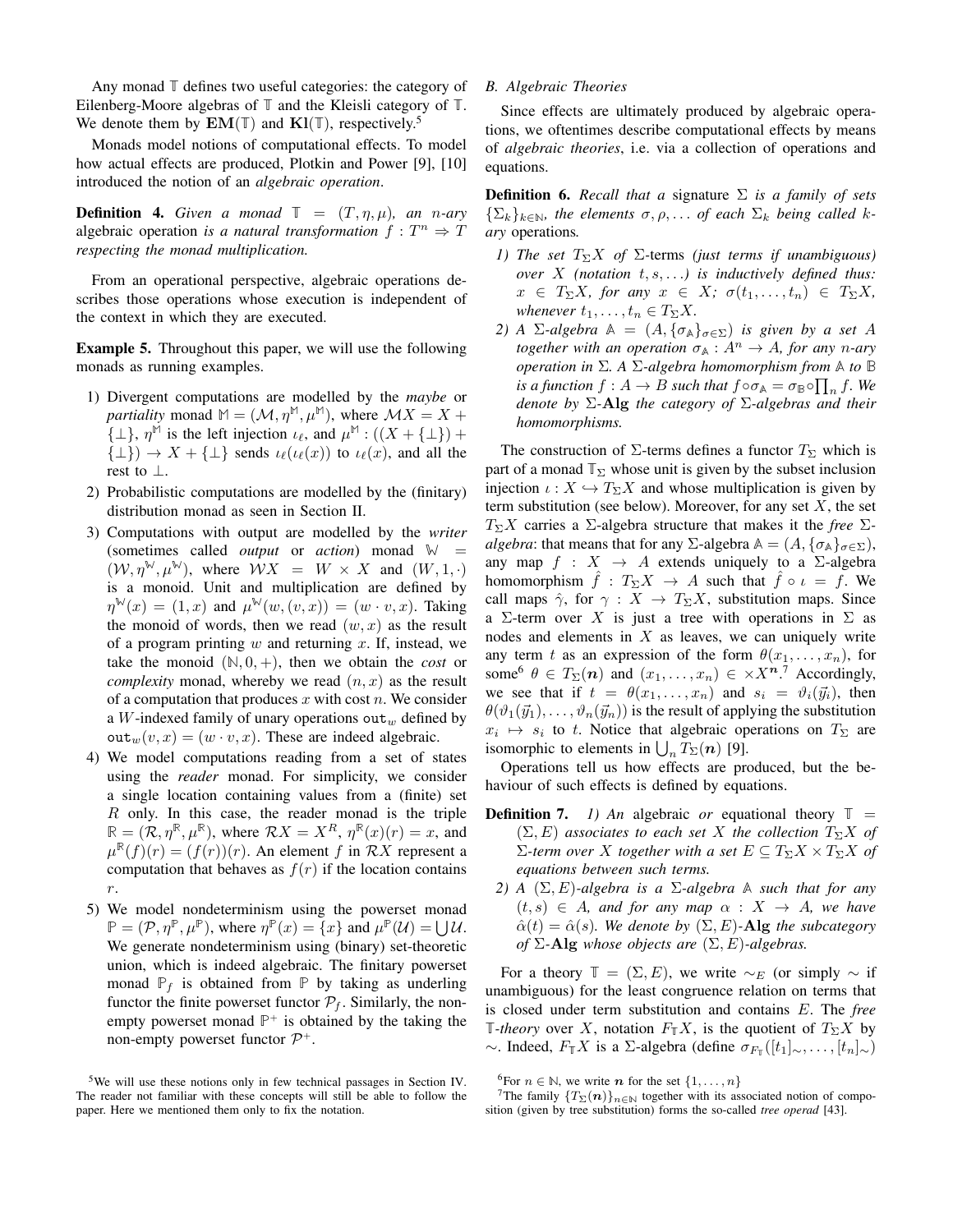as  $[\sigma(t_1, \ldots, t_n)]_{\sim}$ ) which obviously satisfies equations in E. Moreover, for any  $(\Sigma, E)$ -algebra A, any map  $f : X \to A$ extends uniquely to a  $\Sigma$ -homomorphism  $\hat{f}: F_{\mathbb{T}}X \to A$  such that  $\hat{f} \circ [-]_{\sim} \circ \iota = f$ , where  $[-]_{\sim} : T_{\Sigma}X \to F_{\mathbb{T}}X$  maps each term t to its equivalence class  $[t]_{\sim}$ . When unambiguous, we will write [t] in place of  $[t]_{\sim}$ .

The construction  $F_{\mathbb{T}}$  gives a functor which is part of a monad  $\mathbb{F}_{\mathbb{T}}$ , called the *free theory monad* of  $\mathbb{T}$ . Is is well-known that the Eilenberg-Moore category of a free theory monad  $\mathbb{F}_T$ is isomorphic to the category of  $(\Sigma, E)$ -algebras.

Example 8. The following are examples of equational theory. For readability, we write  $t \sim s$  in place of  $(t, s) \in E$ .

- 1) The theory of divergence has a single 0-ary operation and no equation. Its free theory monad gives the maybe monad.
- 2) The theory of nondeterminism consists of a single binary operation ∨ together with the usual join semilattice equations [44]. Its associated free theory monad gives the finitary non-empty powerset monad. If we drop the idempotency equation  $x \vee x \sim x$ , we obtain the theory of multisets [45] and the associated multiset monad. If we also drop commutativity, we obtain the theory of lists and the associated list monad **L**.
- 3) The theory of probabilistic nondeterminism has binary operations  $+_{p}$  indexed by rational numbers  $0 \leq p \leq 1$ subject to the usual axioms of a barycentric algebra [46]:

$$
x +_p x \sim x;
$$
  $x +_1 y \sim x;$   $x +_p y \sim y +_{1-p} x;$   
\n $x +_p (y +_q z) \sim (x + \frac{p}{p + (1-p)q} y) +_{p+(1-p)q} z.$ 

The free theory monad of this theory gives the finitary distribution monad. The theory of multi-distribution or indexed valuations (and their corresponding monads) [15], [39], [40] is obtained by dropping the idempotency axiom  $x +_p x \sim x$ .

4) Fixed a monoid  $W$ , the theory of the writer monad has a unary operation out<sub>w</sub> for each  $w \in W$ , and equations

$$
\mathtt{out}_1(x) \sim x \qquad \mathtt{out}_w(\mathtt{out}_v(x)) \sim \mathtt{out}_{w \cdot v}(x).
$$

5) Let  $R$  be a set of states which we assume to have two states only, say  $R = \{0, 1\}$  (so that our location can stores booleans only). The theory of the reader monad has a binary operation rd and equations:

$$
\mathtt{rd}(x,x) \sim x \quad \mathtt{rd}(\mathtt{rd}(w,x),\mathtt{rd}(y,z)) \sim \mathtt{rd}(w,z).
$$

The intended meaning of a programs of the form  $rd(t, s)$ is to read the value stored in the location and continue as t if the value is 0, and as s otherwise.

## *C. Rewriting and Relations*

We will extensively work with relations. We denote by Rel the category with sets as objects and binary relations as arrows. As it is customary, we use the notation  $R : X \rightarrow Y$  for a relation  $R \subseteq X \times Y$ , and write  $\text{Rel}(X, Y)$  for the collection of relations of type  $X \rightarrow Y$ . Notice that the subset inclusion order endow  $\text{Rel}(X, Y)$  with a complete lattice structure. We denote by  $I_X : X \to X$  the identity relation, by  $R; S : X \to Y$ Z the composition of  $R : X \rightarrow Y$  and  $S : Y \rightarrow Z$ , and by  $R^- : Y \to X$  the dual or transpose of  $R : X \to Y$ . As usual, we write  $R^*$  for the reflexive and transitive closure of R. Also, remember that any function  $f : X \to Y$  can be regarded as a relation via its graph. As the context will disambiguate the notation, we write  $f : X \to Y$  for the function f regarded as a relation (hence as an arrow in Rel) In particular, the composition  $q \circ f$  in Set corresponds to  $f$ ; q in Rel. Finally, we will extensively use the following shunting laws [47]:

$$
R; f \subseteq S \iff R \subseteq S; f^-\quad f^-; P \subseteq S \iff P \subseteq f; S.
$$

An *abstract rewriting system* (ARS) [48] is a pair (A, R :  $A \rightarrow A$ ) consisting of a set A together with a binary relation on A. Given the possible rewriting sequences an object of an ARS may have, sometimes we will be interested in those obtained following a strategy, the latter being a way to specify which reduction one should perform. Accordingly, we say that a strategy for R is a relation  $R^{\text{st}} \subseteq R$ . Notice that a strategy need not be deterministic. Finally, we say that two relations  $R, S$  on *A ◇-commute*<sup>8</sup> (resp. *commute*) if  $R^-$ ; *S* ⊆ *S*;  $R^-$ (resp.  $R^-; S \subseteq S^*; (R^*)^-$ ). A relation is  $\diamond$  (resp. *confluent*) if if it  $\diamond$ -commutes (resp. commutes) with itself.

# IV. A RELATIONAL THEORY OF MONADIC REWRITING **SYSTEM**

In this section, we introduce our relational theory of *monadic rewriting systems.* Fixed a monad  $\mathbb{T} = (T, \eta, \mu)$ , a *monadic abstract rewriting system* (MARS) may be thought as a set A together with a (rewriting) relation  $R : A \rightarrow TA$ . Since such relations play an important role in this work, we give them a name.

**Definition 9.** Given a monad  $\mathbb{T}$ , a  $\mathbb{T}$ -corelation  $R: X \rightarrow Y$ *is a relation*  $R: X \rightarrow TY$ .

**T**-corelations are T-coalgebras in Rel, and they are the dual notion of a **T**-relation [24], [26]. Thus, we may define a MARS as a pair  $(A, R : A \rightarrow A)$ . This definition, however, is too liberal to give a meaningful notion of rewriting system. In fact, as already remarked in Section II, our main object of investigation are rewriting sequences, and to define them we need to be able to compose **T**-corelations.

Given a candidate MARS  $(A, R : A \rightarrow A)$ , we are interested in studying its rewriting sequences; and to do so, we need a notion of composition between **T**-corelations. Here, we define **T**-corelation composition relying on maps Γ lifting relations  $R : X \rightarrow TY$  to  $\Gamma R : TX \rightarrow TY$ , which we then use to define the composition  $R \cdot S : X \rightarrow Z$  of two **T**-corelations  $R: X \to Y$  and  $S: Y \to Z$  as  $R: \Gamma S$ .

Maps  $\Gamma$  :  $\text{Rel}(X, TY) \rightarrow \text{Rel}(TX, TY)$  that guarantee good properties of **T**-corelation composition turn out to coincide with the so-called *relational extensions* of **T** [24]–[27], a notion playing an important role in topology [24], [26], [27], coalgebra [25], [28], [29], logic [30], [31], and programming

<sup>8</sup>Read "diamond commute".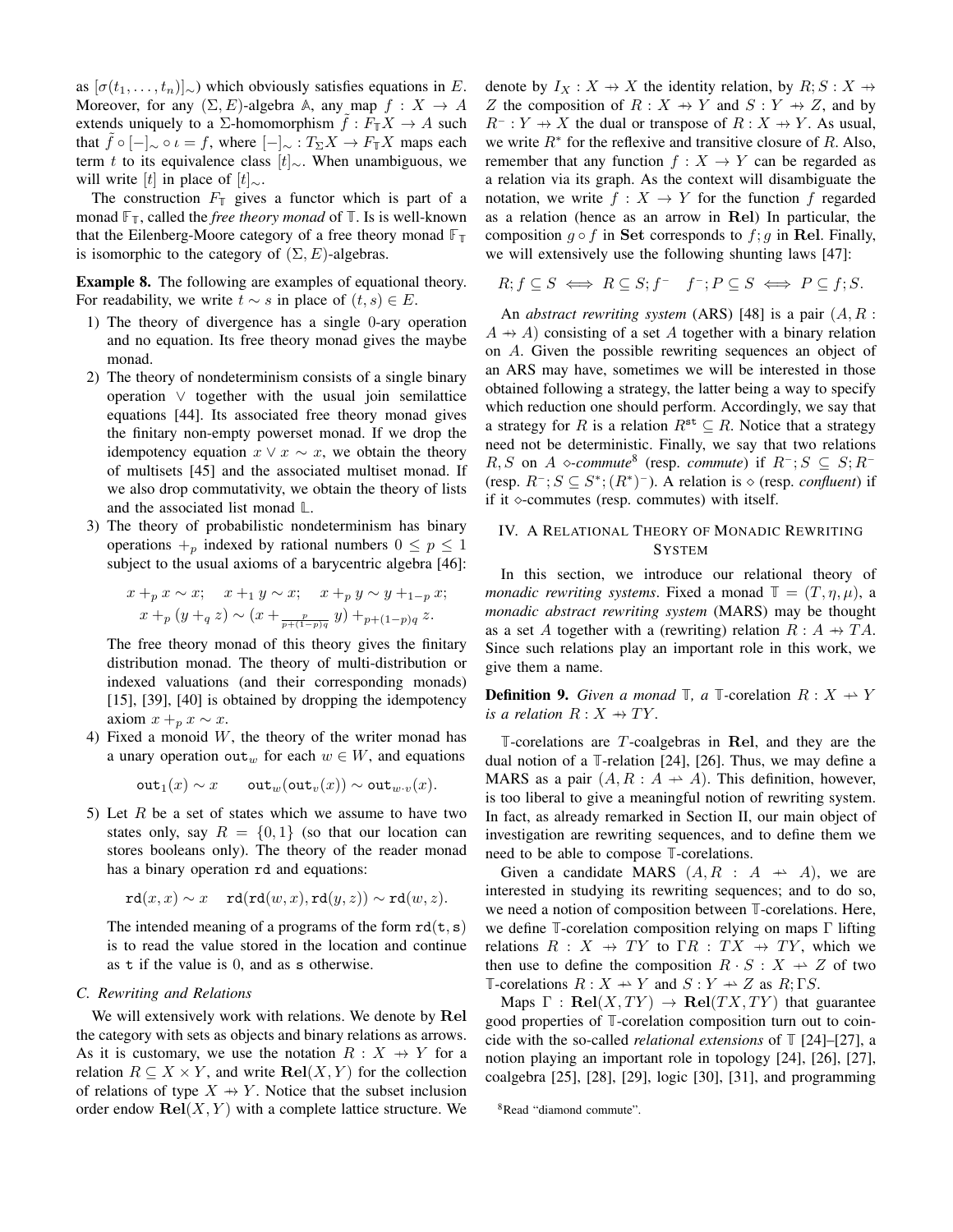language theory [32]–[37]. This correspondence allows us to develop our relational theory of monadic rewriting systems relying on a vast body of results and techniques.

**Definition 10** ([24]). A relational extension of a monad  $\mathbb{T} =$  $(T, \eta, \mu)$  *is a family of monotone maps*  $\Gamma : \textbf{Rel}(X, Y) \rightarrow$  $Rel(TX, TY)$  *such that:* 

$$
I = \Gamma(I) \quad \Gamma R; \Gamma S = \Gamma(R; S) \quad Ff = \Gamma f \quad (\Gamma R)^{-} = \Gamma(R^{-})
$$

$$
R; \eta_{Y} = \eta_{X}; \Gamma R \qquad \qquad \Gamma \Gamma R; \mu_{Y} = \mu_{X}; \Gamma R
$$

*If we ignore the last two equalities, we obtain the notion of a relational extension of the functor* T*.*

A relational extension  $\Gamma$  of  $T$  is a way to extend  $T$  to a 2functor on Rel that behaves as  $T$  on sets and functions, and as Γ on relations. Here, being a 2-functor means that  $R \subseteq S$ implies  $\Gamma R \subseteq \Gamma S$ . If  $\Gamma$  is a relational extension of the monad **T**, then Γ is a relational extension of T making the unit and multiplication of **T** natural. In particular, given a relational extension  $\Gamma$ , the map  $\Gamma -$ ;  $\mu : \textbf{Rel}(X, TY) \to \textbf{Rel}(TX, TY)$ gives the lifting we need to compose **T**-corelations.

**Lemma 11.** *Given a relational extension*  $\Gamma$  *of*  $\mathbb{T}$ *, let*  $\Delta$  *be*  $\Gamma-\gamma\mu$ *. Then, the following hold, for all*  $f: X \to TY$ *, R* :  $X \rightarrow TY$ ,  $S: Y \rightarrow TZ$ .

$$
\Delta f = f^{\dagger} \qquad \eta; \Delta R = R \qquad \Delta(R; \Delta S) = \Delta R; \Delta S.
$$

Now that we have the notion of a relational extension, we can give the following definition of a monadic rewriting system.

Definition 12. *Given a monad* **T** *with relational extension* Γ*, a* ( $\mathbb{T}, \Gamma$ )*-rewriting system is a pair*  $(A, R : A \rightarrow A)$ *.* 

- **Example 13.** 1) Let us consider the monoid  $(\mathbb{N}, +, 0)$  and instantiate the writer monad  $\mathbb{W}$  on it. Define the relational extension  $\Gamma$  by  $(n, x)$   $\Gamma R(m, y)$  iff  $n = m$  and x R y. As a consequence, the map  $\Gamma -; \mu : \textbf{Rel}(X, \mathcal{W}Y) \rightarrow$  $\text{Rel}(\mathcal{W}X, \mathcal{W}Y)$  gives  $(n, x)$  (ΓR;  $\mu$ )  $(m, y)$  iff there exists p such that  $m = n + p$  and x R  $(p, y)$ . Let us now consider the system defined by the **W**-corelation  $a R(a, 1)$ . Then, we see that for any  $n \geq 0$ , we have the reduction sequence  $aR^n(a, n)$ . Here,  $R^n$  denotes the *n*-th **T**-corelation composition of R with itself. Proposition 15 below ensures that such a composition is associative, and thus that the expression  $R<sup>n</sup>$  is meaningful. For instance, for  $n = 2$ , we have the reduction  $a(R \cdot R)(a, 2)$ , i.e.  $a(R; \Gamma R; \mu)$  (a, 2). Notice also that for  $n = 0$ , we have  $R^0 = \eta$ , which indeed gives a  $R^0$   $(a, 0)$ .
	- 2) Let us consider the list monad **L**. Define the relational extension  $\Gamma$  by  $xs\Gamma Rys$  if and only if  $xs = [x_1, \ldots, x_n],$  $ys = [y_1, \ldots, y_n]$ , and  $x_i R y_i$ , for any i. As a consequence, for any  $R : X \to \mathcal{L}Y$  we have  $xs(\Gamma R; \mu)$  ys iff there exist  $ys_1, \ldots, ys_n$  such that  $xs = [x_1, \ldots, x_n];$  $x_i R y s_i$  for any i; and  $y s = y s_1 :: \cdots :: y s_n$ , where :: denotes list concatenation. Now, consider the system defined by the  $\mathbb{L}\text{-corelation } aR[a, a]$ . Then, for any  $n \geq 0$ , we have the reduction sequence  $a R<sup>n</sup>[a, \ldots, a]$ , where the

length of  $[a, \ldots, a]$  is  $2^n$ . Notice that for  $n = 0$ , we have  $a R^0 [a].$ 

MARSs are thus based on two parameters: a monad **T** specifying the (computational) effects produced during the rewriting process, and a relational extension Γ of **T** which we use to specify how to compose rewriting steps. Accordingly, it is natural to ask whether relational extensions exist in general. In the next section, we will answer this question. For the moment, we simply notice that we already gave a partial answer to such a question in Section II, where we showed that relational extensions of some monads do not exist. Actually, we have seen something different, namely that lifting operations satisfying compatibility and preservation do not exist. The following result connects these perspectives by showing that any relational extension gives a lifting satisfying compatibility and preservation. It follows that if there is no lifting satisfying compatibility and preservation, then there is no relational extension as well.

Proposition 14. *Let* **T** *be a monad with a relational extension*  $\Gamma$  *and let*  $\Delta = \Gamma -$ ;  $\mu$ *. Then, for any*  $R : X \rightarrow Y$  *and algebraic operation*  $f: T^n \Rightarrow T$ *, we have:* 

$$
\prod_i \Delta R; f \subseteq f; \Delta R \qquad \eta; \Delta R = R.
$$

Proposition 14 tells us that the lifting  $\Gamma - \mu$  induced by a relational extension Γ always satisfies compatibility and preservation, this way witnessing that our notion of a MARS is coherent with our informal notion of operational meaningfulness. Additionally, our notion of a MARS is also mathematically well-behaved, in the sense that the **T**-corelation composition operation induced by a relational extension (i.e.  $R \cdot S = R; \Gamma S; \mu$  indeed behaves as a notion of relation composition.

Proposition 15. *Let* Γ *be a relational extension of a* functor T *which is part of a monad*  $\mathbb{T} = (T, \eta, \mu)$ *. Then,*  $\Gamma$  *is a relational extension of*  $\mathbb{T}$  *iff the following laws hold, for all*  $R: X \rightarrow Y$ ,  $S: Y \rightarrow Z$ , and  $P: Z \rightarrow W$ :

$$
R \cdot \eta_Y = R \quad \eta_X \cdot S = S \quad R \cdot (S \cdot P) = (R \cdot S) \cdot P.
$$

Notice that from Proposition 14 and Proposition 15 follows (by contraposition) Proposition 1 of Section II.

#### *A. The Art and Craft of Relational Extensions*

MARSs are defined with respect to two parameters: a monad **T** and a relational extension Γ of **T**. However, we would like the monad **T** alone to determine its associated class of rewriting systems: that amounts to let **T** determine Γ. In 1970, Barr defined a canonical candidate relational extension  $T$  of a monad **T** and give necessary and sufficient conditions on **T** that make  $\hat{T}$  a relational extension of  $\mathbb{T}$ . These conditions precisely isolate the class of monads that support monadic rewriting.

**Definition 16.** *Given a monad*  $\mathbb{T} = (T, \eta, \mu)$  *and a relation*  $R: X \rightarrow Y$ *, we can regard* R *as a set*  $R \subseteq X \times Y$ *. In particular, the projections*  $\pi_1 : \underline{R} \to X$ ,  $\pi_2 : \underline{R} \to Y$  *give*  $R =$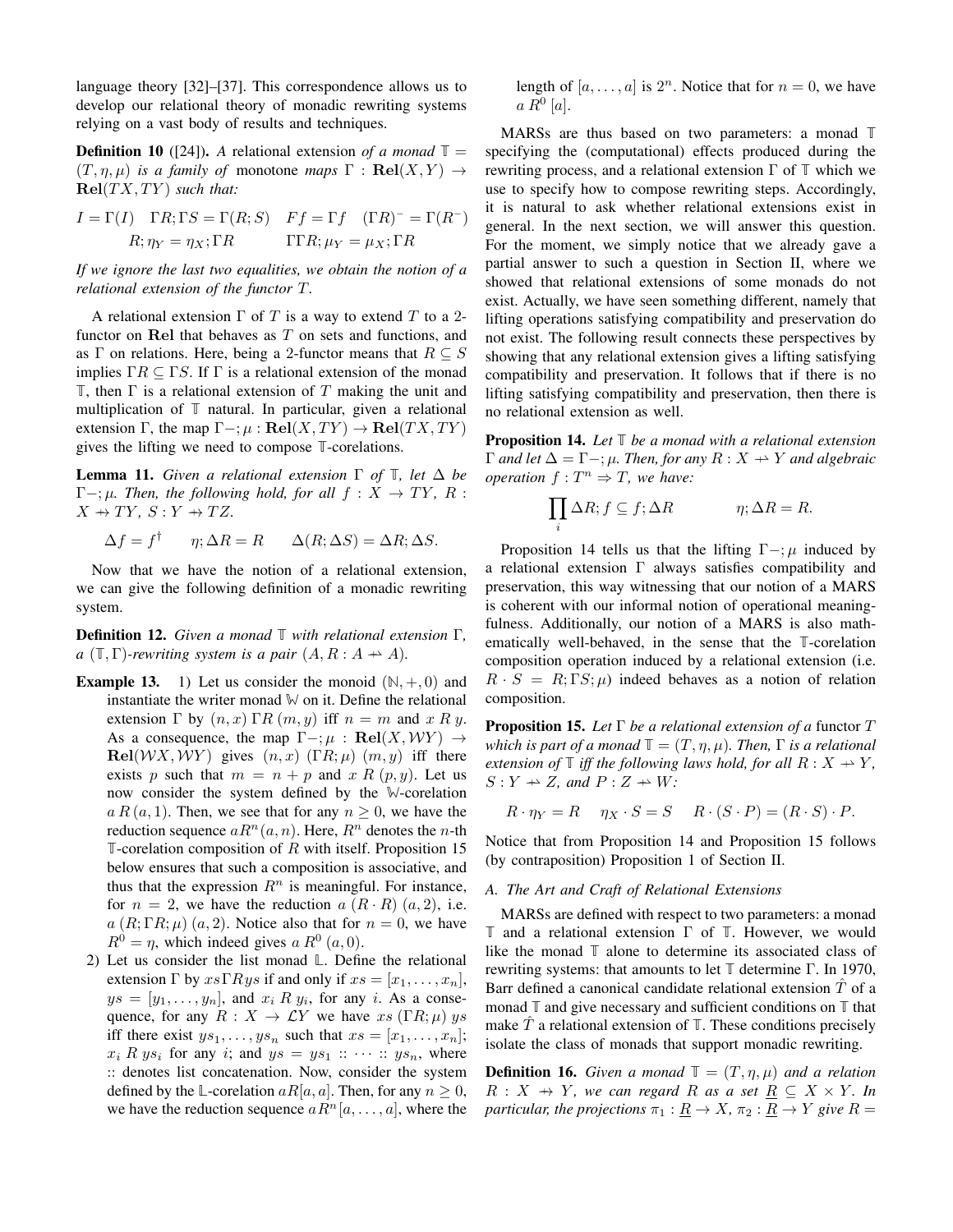$\pi_1^-$ ;  $\pi_2$ . The Barr extension  $\hat{T}$ : **Rel**(X, Y)  $\to$  **Rel**(TX, TY)  $of \mathbb{T}$  *is defined as*  $\hat{T}R = (T\pi_1)^{-}$ ;  $T\pi_2$ . *Elementwise, we have:* 

$$
\varphi \hat{T}R \psi \iff \exists \Phi \in T\underline{R}. \ T\pi_1(\Phi) = \varphi_1 \wedge T\pi_2(\Phi) = \psi.
$$

**Example 17.** Let  $R: X \rightarrow Y$ .

- 1) For the powerset monad, we have  $u\overline{\mathcal{P}}Rv$  iff  $\forall x \in u.\exists y \in \mathcal{P}$ v. x R y and  $\forall y \in v. \exists x \in u.$  x R y.
- 2) For the distribution monad, we have  $\varphi \, \hat{\mathcal{D}}R \, \psi$  iff there exists  $\Phi \in \mathcal{D}(X \times Y)$  such that  $\sum_y \Phi(x, y) = \varphi(x)$ ,<br>  $\sum_x \Phi(x, y) = \psi(y)$ , and  $\Phi(x, y) > 0 \implies x R y$ .  $\sum_x \Phi(x, y) = \psi(y)$ , and  $\Phi(x, y) > 0 \implies x R y$ .
- 3) The Barr extensions for the writer and list monad are precisely the relational extensions given in Example 13.

The Barr extension of a monad  $\mathbb{T} = (T, \eta, \mu)$  is not a relational extension of **T**, in general: actually, it is not even a relational extension of T. Barr identified necessary and sufficient conditions on monads that guarantee their associated Barr extensions to be relational extensions. As a consequence, monads satisfying such conditions are precisely those monads that support monadic rewriting: they have a well-behaved notion of **T**-corelation composition (which allows us to form rewriting sequences) and their Barr extension satisfies compatibility and preservation. Additionally, as we are going to see, such monads come with a number of powerful proof techniques for reasoning about their associated MARSs.

**Definition 18** ([26]). *Consider functions*  $X \xrightarrow{f} Z \xleftarrow{g} Y$  and  $X \xleftarrow{p} W \xrightarrow{q} Y.$ 

- *1) The commutative square*  $p$ ;  $f = q$ ;  $q$  *is a* Beck-Chevalley square *(BC-square, for short)* if  $p^-$ ;  $q = f$ ;  $g^-$ *, or equivalently if*  $q^-$ ;  $p = g$ ;  $f^-$ .
- *2) A functor* T *satisfies the* Beck-Chevalley condition *(BC, for short),*<sup>9</sup> *if it sends BC-squares to BC-squares: that is, for any square*  $p$ ;  $f = q$ ;  $g$ ,

$$
p^{-}; q = f; g^{-} \implies (Tp)^{-}; Tq = Tf; (Tg)^{-}
$$

*3) A* natural transformation  $\alpha$  :  $T \Rightarrow S$  *satisfies BC if its naturality diagrams*<sup>10</sup>  $Sf$ ;  $\alpha_Y = \alpha_X$ ; *T*  $f$  *are BC-squares. That is, if*

$$
(Sf)^{-}; \alpha_X = \alpha_Y; (Tf)^{-} \text{ (or dually, } \alpha_X^{-}; Sf = Tf; \alpha_Y^{-}.)
$$

**Theorem 19** (Barr [24]). Let  $\mathbb{T} = (T, \eta, \mu)$  be a monad.

- *1)* If T satisfies BC, then  $\hat{T}$  is a relational extension of T. *Moreover, such an extension is unique.*
- *2)* If  $\eta$  and  $\mu$  satisfy BC, then  $\overline{T}$  is a relational extension of **T***. Moreover, such an extension is unique.*

Theorem 19 tells us that to specify a monadic rewriting system, it is sufficient to give a monad  $\mathbb T$  and a pair  $(A, R :$  $A \rightarrow A$ : the monad  $\mathbb T$  itself gives the required relational extension as its Barr extension. Moreover, the structure of **T** alone determines whether  $T$  is a relational extension of  $\mathbb{T}$ , and thus whether rewriting works fine. Additionally, if **T** does not

have the right structure, not only monadic rewriting via  $\hat{T}$  is not possible, but no monadic rewriting on **T** is possible at all.

Structures satisfying property BC are called *weakly cartesian*, and thus we refer to monads whose underlying functor, unit, and multiplication all satisfy BC as *weakly cartesian monads* [17]–[20]. Examples of weakly cartesian monads include the the maybe, writer, list, multiset, and multidistribution monads. Non-examples include the powerset, distribution, and reader monads (but also other monads not mentioned in this work, such as the the global state and group monads). This is coherent with the negative results we have seen in Section II.

Remark 20 (A Distributive Law Perspective). In Section II, we have seen that no operationally meaningful monadic rewriting system can be defined upon the distribution monad. Another way to see that negative result is by means of nonexistence of distributive laws [38]. Recall that, given monads  $\mathbb{T} = (T, \eta^{\mathbb{T}}, \mu^{\mathbb{T}})$  and  $\mathbb{S} = (S, \eta^{\mathbb{S}}, \mu^{\mathbb{S}})$ , a distributive law of type  $TS \Rightarrow ST$  is a natural transformation  $\delta: TS \implies ST$ satisfying suitable equations. Whenever we have a distributive law of type  $\mathbb{TS} \Rightarrow \mathbb{ST}$  we say that  $\mathbb{T}$  distributes over  $\mathbb{S}$ .

Beck [38] proved that distributive laws of type  $\mathbb{TS} \Rightarrow \mathbb{ST}$  are in a one-to-one correspondence with liftings of  $\mathbb{S}$  to  $EM(\mathbb{T})$ and with extensions of  $\mathbb{T}$  to  $\mathbf{K}l(\mathbb{S})$ . Since Rel is nothing but  $\mathbf{K}l(\mathbb{P})$ , we see that extensions of  $\mathbb{T}$  to  $\mathbf{K}l(\mathbb{P})$  are exactly relational extensions of **T**, and thus that there is a one-to-one correspondence between relational extensions and distributive laws of type  $\mathbb{TP} \Rightarrow \mathbb{PT}$ . As a consequence, a monad  $\mathbb{T}$  has a relational extension if and only if there exists a distributive law of type  $\mathbb{TP} \Rightarrow \mathbb{PT}$ . The impossibility of (well-behaved) monadic rewriting on the distribution monad thus reflects the well-known result [39], [40] that the distribution monad does not distribute over the powerset monad. Since the same results holds also for, e.g., the powerset and group monads [41], we cannot have (well-behaved) monadic rewriting on these monads too.

From a distributive law perspective, we recover the Barr extension of a relation (regarded as a function)  $R : X \rightarrow$  $\mathcal{P}Y$  as  $\mathcal{T}\ni \circ \mathcal{T}R$ , where  $\mathcal{T}\ni \mathcal{T}P \Rightarrow \mathcal{P}T$  is the candidate distributive law (known as the *power law* [49]) obtained as the Barr extension of the transpose  $\exists: \mathcal{P}X \rightarrow X$  of the setmembership relation  $\in$ . The counterpart of Theorem 19 states that  $\hat{T}$  ⇒ gives a natural transformation whenever  $T$  satisfies BC, and a distributive law whenever **T** is weakly cartesian.

#### *B. Monads, Points, and Diamonds*

In this section, we witness the effectivness of our theory of monadic rewriting by developing two proof techniques for the analysis of MARSs. We will see a nontrivial application of such techniques in Section V, where we instantiate our general theory to study the  $\lambda$ -calculus with algebraic effects. In general, our techniques state that specific properties of **T**corelations are preserved by liftings. Here, the properties we are interested in are meant to be used to prove standardisationlike and confluence results. In the latter case, in particular, our

<sup>&</sup>lt;sup>9</sup>Notice that  $T$  satisfies BC if and only if it preserves weak pullback diagrams [26, Proposition III.1.11.3].

 $10$ Where  $SY \xrightarrow{\alpha_Y} TY \xleftarrow{Tf} TX$  and  $SY \xleftarrow{Sf} SX \xrightarrow{\alpha_X} TX$ .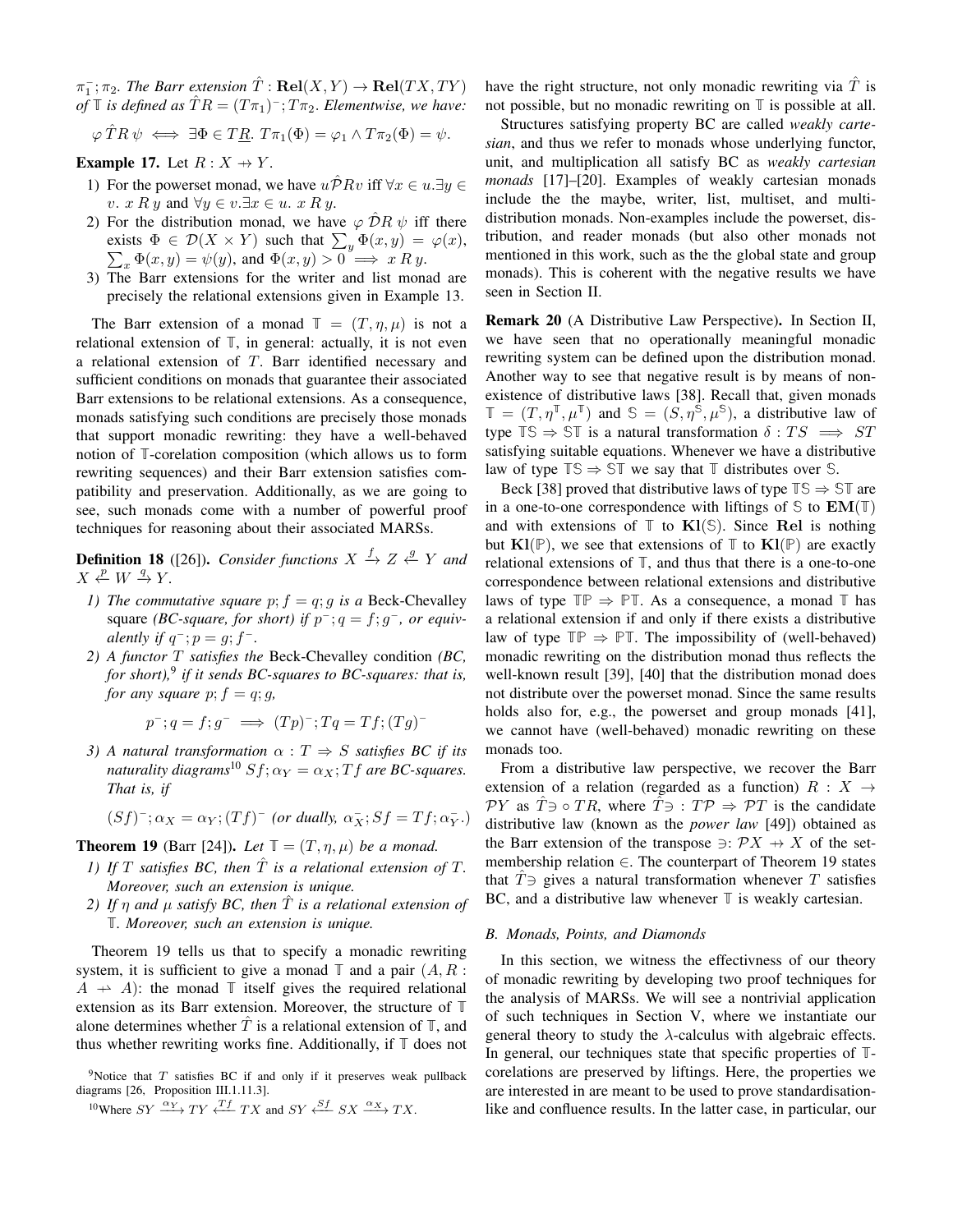main result (Theorem 22) states that the diamond property is preserved by the Barr extension construction. Let us expand on that.

For ease of exposition, let us introduce the following notation: for a monad  $\mathbb{T} = (T, \eta, \mu)$ , we write T for  $\hat{T} - \mu$ . Now, given a MARS  $(A, R : A \rightarrow TA)$ , we can study its behaviour by looking at the ARS  $(TA, TR : TA \rightarrow TA)$ and regarding elements a in A as elements in  $TA$  via  $\eta$ . We know that if  $\eta$ ;  $TR = R$  holds, then the R-rewriting behaviour of a coincides with the TR-rewriting behaviour of  $\eta(a)$ . We also know (Proposition 15 and Appendix A) that the general law  $\eta$ ;  $TR = R$  is equivalent to the law  $S; \eta = \eta$ ;  $TS$  (where  $S: X \rightarrow Y$ ). But what is the advantage of studying  $(TA, TR)$ in place of  $(A, R)$ ? The answer is simple:  $(TA, TR)$  being an ARS, we can rely on a vast body of results and techniques to analyse it. The drawback of this approach is that applying such results and techniques may be difficult, due to the intrinsic complexity of elements in  $TA$ . To be more concrete (cf. Section V), let us assume A is some set of inductively-defined terms (e.g. a set of  $\Sigma$ -terms or  $\lambda$ -terms), and that we want to prove a property of  $(TA, TR)$ . Assume also that the theory of ARSs tells us that such a property is entailed by the diamond property, so that it is enough to prove that  $(TA, TR)$  has the latter property. At this point, we might want to rely on the inductive nature of A and to proceed by induction: but that is not *directly* possible, as the rewritten objects are elements in T A.

To overcome this difficulty, we introduce a family of proof techniques — which we dub *pointed techniques* — that allow us to prove specific properties of  $(TA, TR)$  by showing *pointed* version of such properties on  $(A, R)$ . Here, we give two pointed techniques: one for proving standardisation-like results, and one stating that diamonds are preserved by  $\tilde{T}$ . The latter, in particular, is nontrivial. To have a taste of such a technique, we consider the case of the probabilistic  $\lambda$ -calculus, where we write  $\rightarrow$  for the probabilistic ( $\beta$ -like) reduction and  $\Rightarrow$  for  $\mathcal{D}(\rightarrow)$ . Our technique states that to prove the (lifted) diamond  $\Leftarrow$ ;  $\Rightarrow \subseteq \Rightarrow$ ;  $\Leftarrow$  it is sufficient to prove its pointed version  $\leftarrow; \rightarrow \subseteq \Rightarrow; \Leftarrow$ . Notice that to prove the latter, we can indeed rely, e.g., on induction over  $\lambda$ -terms. Remarkably, the soundness of the pointed diamond technique crucially relies on the law  $\overline{T}TR; \mu = \mu; \overline{T}R$ , so that we see that the same axioms ensuring monadic rewriting to be meaningful also guarantee the correctness of powerful techniques to study MARSs.

In the following, let  $\mathbb{T} = (T, \eta, \mu)$  be a *weakly cartesian* monad. The first pointed technique we introduce states that factorisations are preserved by  $T$ .

**Proposition 21.** *Given*  $R, P: X \rightarrow Y$ ,  $S, Q: Y \rightarrow Z$ , we *have:*

$$
R; \widetilde{T}S \subseteq P; \widetilde{T}Q \implies \widetilde{T}R; \widetilde{T}S \subseteq \widetilde{T}P; \widetilde{T}Q.
$$

*Proof sketch.* By symbolic manipulations relying on  $\hat{T}\hat{T}R;\mu=\mu;\hat{T}R.$  $\Box$ 

Next, we move to our main result.

Theorem 22. *The pointed diamond technique*

$$
R^{-}; S \subseteq \widetilde{T}S; (\widetilde{T}R)^{-} \implies (\widetilde{T}R)^{-}; \widetilde{T}S \subseteq \widetilde{T}S; (\widetilde{T}R)^{-}
$$

*is sound.*

The proof of Theorem 22 is nontrivial and crucially relies on weak cartesianess of  $\mathbb{T}$  (of  $\mu$ , actually). We give a complete proof in Appendix A.

## *C. Back to Algebra*

So far, we focused on monadic rewriting in the abstract, i.e. with respect to arbitrary monads. When monads are given via equational theories, as it is in the case of algebraic effects, we can take advantage of that information to give syntactic-like characterisations of some of the notions introduced in previous sections. Here, we give such characterisations for the Barr extension of free theory monads. Furthermore, we identify a sufficient condition on the shape of an equational theory **T** that guarantees the Barr extension of the free theory monad of **T** to be a relational extension.

Let  $\mathbb{T} = (\Sigma, E)$  be an algebraic theory. We first spell out the definition of the Barr extension of  $\mathbb{F}_{T}$ , the free theory monad of  $\mathbb{T}$ . Actually, since to define  $\mathbb{F}_\mathbb{T}$ -corelation composition we have to lift relations in  $\text{Rel}(X, F_\mathbb{T} Y)$  to relations in  $\text{Rel}(F_{\mathbb{T}}X, F_{\mathbb{T}}Y)$ , we directly work with the map  $F_{\mathbb{T}}$  : Rel $(X, F_{\mathbb{T}}Y) \rightarrow$  Rel $(F_{\mathbb{T}}X, F_{\mathbb{T}}Y)$  given in previous section:  $\widetilde{F}_{\mathbb{I}}R = \hat{F}_{\mathbb{I}}R; \mu$ . Explicitly, given a relation  $R: X \rightarrow \mathbb{I}$  $F_{\mathbb{T}}Y$ , we have:

$$
[t] \widetilde{F}_{\mathbb{T}}R\left[s\right] \iff \exists n. \exists \vartheta \in T_{\Sigma}(\boldsymbol{n}). \begin{cases} t \sim \vartheta(x_1, \ldots, x_n) \\ s \sim \vartheta([s_1], \ldots, [s_n]) \\ \forall i. \ x_i \ R\left[s_i\right]. \end{cases}
$$

**Example 23.** Let  $\mathbb{T} = (\Sigma, E)$  be an equational theory and fix a  $F_{\mathbb{T}}$ -corelation  $R: X \to Y$ .

- 1) For  $\mathbb T$  the theory of barycentric algebras, we have  $[t]\widetilde{F}_{\mathbb T}R$ [s] if and only if  $t \sim \sum_{i=1}^{n} p_i x_i$ ,  $s \sim \sum_{i=1}^{n} p_i$ :[si], and  $x_i R[s_i]$ , for any  $i \leq n$ .
- 2) For  $\mathbb T$  the theory of join semilattices, we have  $[t]$   $F_{\mathbb T}R[s]$ if and only if  $t \sim \check{\bigvee}_{i=1}^{n} x_i$ ,  $s \sim \bigvee_{i=1}^{n} [s_i]$ , and  $x_i R [s_i]$ , for any  $i \leq n$ .
- 3) For  $\mathbb T$  the theory of the writer monad (on a monoid W), we have [t]  $F_{\mathbb{T}}R$  [s] if and only if  $t \sim \text{out}_w(x)$ , s ~  $\text{out}_w([s'])$ , and  $x R [s']$ , where  $w \in W$ .

Let us now think about relations as arrows in  $\mathbf{Kl}(\mathbb{P})$ . That is, we regard a relation  $R : X \rightarrow Y$  as a function  $R: X \to \mathcal{P}Y$ . Given a monad **T**, recall the power law  $\delta = T \ni$ of Remark 20. The latter induces a map  $\mathcal{P}_{\delta}$  :  $\Sigma$ -Alg  $\rightarrow$ Σ-Alg sending a Σ-algebra  $\mathbb{A} = (A, {\{\sigma_{\mathbb{A}}\}}_{\sigma \in \Sigma})$  to the Σalgebra  $\mathcal{P}_{\delta} \mathbb{A} = (\mathcal{P} A, \{\delta \circ \sigma_{\mathbb{A}}\}_{\sigma \in \Sigma})$ . In particular, we have  $(\delta \circ \sigma_A)(u_1, \ldots, u_n) = {\sigma_A(a_1, \ldots, a_n) \mid a_i \in u_i}$ , so that we see that  $P_{\delta}$ <sup> $\uparrow$ </sup> corresponds to the so-called *power* or *complex* algebra on  $\mathbb{A}$  [21], [22]. Since, in particular,  $\mathcal{P}F_{\mathbb{T}}$  builds  $\Sigma$ algebras, we can take advantage of the free algebra property of  $T_{\Sigma}$  and define a syntactic notion of lifting that allows us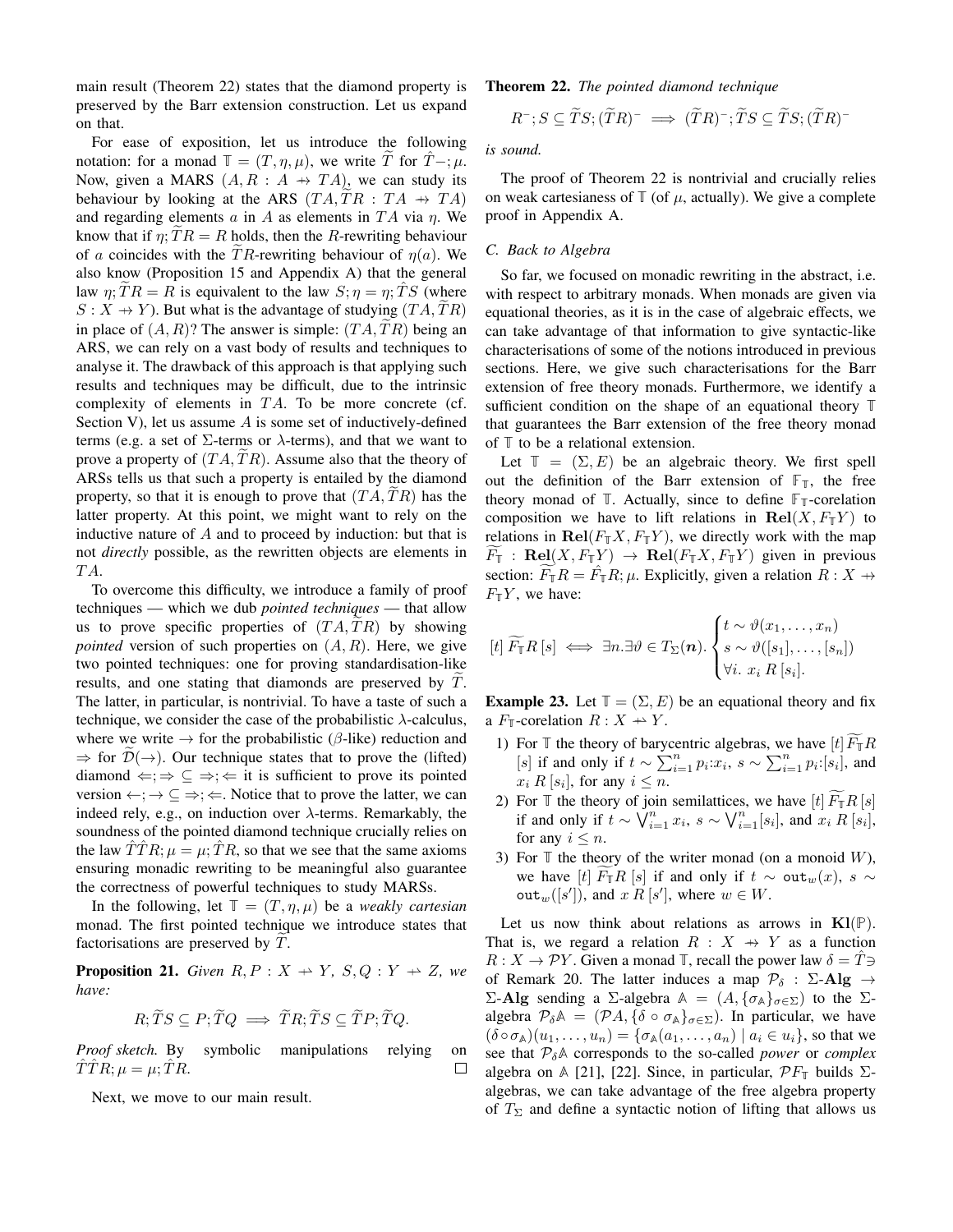to characterise  $\hat{F}_{\mathbb{T}}$  syntactically, provided that the power law is a distributive law.

**Definition 24.** *Given a theory*  $\mathbb{T} = (\Sigma, E)$ *, we define the* syntactic extension  $R^{\Sigma}: T_{\Sigma}X \rightarrow F_{\Sigma}Y$  *of*  $R: X \rightarrow F_{\Sigma}Y$  *as the free algebra homomorphism of* R *(regarded as a function of type*  $X \to \mathcal{P}F_{\Sigma}Y$ *). Equivalently, we inductively define*  $R^{\Sigma}$ *as follows:*

$$
\frac{x R [s]}{x R^{\Sigma} [s]} \quad \frac{t_1 R^{\Sigma} [s_1] \cdots t_n R^{\Sigma} [s_n] \quad \sigma \in \Sigma_n}{\sigma(t_1, \ldots, t_n) R^{\Sigma} [\sigma(s_1, \ldots, s_n)]}
$$

**Theorem 25.** Let  $\mathbb{T} = (\Sigma, E)$  be a theory. If the power law *is a distributive law, then for any*  $\mathbb{F}_T$ -corelation  $R: X \rightarrow Y$ *we have:*  $[t]$   $F_{\mathbb{T}}R$   $[s]$  *iff t*  $R^{\Sigma}$   $[s]$ *.* 

*Proof sketch.* Since  $\hat{F}_{\mathbb{I}}(\ni)$  is a distributive law,  $\mathcal{P}^{\delta}$  extends from  $\Sigma$ -Alg to  $(\Sigma, E)$ -Alg (recall that  $(\Sigma, E)$ -Alg ≅ **EM**( $\mathbb{F}_{T}$ )). We then exploit the free algebra properties of  $T_{\Sigma}X$ and  $F_{\mathbb{T}}X$ .  $\Box$ 

Theorem 25 allows one to reason about the syntactic structure of terms. In fact, it states that we can perform rewriting directly on terms in  $T_{\Sigma}X$ , rather than on their equivalence classes: whenever  $t \sim s$  and t rewrites into [t'], then s rewrites into [s'], for some [s'] such that  $t' \sim s'$  (and thus  $[t'] = [s']$ ).

In particular, if  $\mathbb{F}_{\mathbb{T}}$  is weakly cartesian, then the hypothesis of Theorem 25 holds. The notion of a weakly cartesian monad, however, is rather abstract and it does not take advantage of working with algebraic theories. This raises a natural question: are there some conditions on the shape of a theory that guarantee good properties of the corresponding monadic rewriting? The crucial passage to prove Theorem 25 is to show that the power algebra construction  $\mathcal{P}^{\delta}$  :  $\Sigma$ -Alg  $\rightarrow \Sigma$ -Alg lifts to  $(\Sigma, E)$ -Alg. This is equivalent to show that  $\delta$  is a distributive law, and thus that  $\hat{F}_{\mathbb{T}}$  is a relational extension of **FT**. Therefore, what we need is to find conditions on **T** making  $\mathcal{P}^{\delta}$  lift to  $(\Sigma, E)$ -Alg: but that means nothing but finding conditions ensuring that  $\mathcal{P}^{\delta}$  preserves equations in E. The whole issue can be thus rephrased as follows: when the power algebra of a  $(\Sigma, E)$ -algebra satisfies E? This question has been answered in the late 50s by Gautam [21], who showed that if all equations in E are *linear*, then they are preserved by the power algebra construction. Notice that all the 'problematic' equations met in Section II are *non-linear*, and that the result by Gautam perfectly fits with our general results on arbitrary monads, as the free theory monad of a linear theory is weakly cartesian [50].

**Theorem 26** (Gautam [21]). Let  $\mathbb{T} = (\Sigma, E)$  be an equational *theory. Recall that an equation*  $(t, s) \in E$  *is linear if t and* s *have the same variables and each of them appears exactly once (in each term). If* **T** *is linear (i.e. all equations in* E *are linear*), then  $(\mathcal{P}F_{\mathbb{T}}X, \{\hat{F}_{\mathbb{T}}(\ni)\circ \sigma_{F_{\mathbb{T}}}\}_{\sigma \in \Sigma})$  *is a*  $(\Sigma, E)$ -algebra, *for any set* X*.*

**Corollary 27.** Let  $\mathbb{T} = (\Sigma, E)$  be linear *equational theory. Then* Fˆ **<sup>T</sup>** *is a relational extension of* **FT***. Moreover, for any*  $\mathbb{F}_{\mathbb{T}}$ *-corelation*  $R: X \to Y$  we have:  $[t]$   $F_{\mathbb{T}}R$  [s] *iff*  $t R^{\Sigma}$  [s].

**Example 28.** Obviously, the idempotency equations  $x \vee x \sim x$ and  $x + p x \sim x$  are not linear, as it is not the inverse law  $x + (-x) \sim 0$ . Therefore, the theories of the distribution, powerset, and group monad are not linear, as it is not the theory of the reader monad (but see Remark 46) The theories of the maybe, writer, (finite and non-empty) multi-set and list, multi-distribution, and monoid monads are linear.

# V. CALL-BY-VALUE λ-CALCULUS WITH ALGEBRAIC **EFFECTS**

Now that we have set up an abstract machinery for monadic rewriting, we instantiate it to study the operational theory of  $\lambda$ calculi extended with algebraic operations. More specifically, we study extensions of the call-by-value  $\lambda$ -calculus [23] with operations from a theory  $\mathbb{T} = (\Sigma, E)$ . From now on, let  $\mathbb{T} =$  $(\Sigma, E)$  be an arbitrary linear algebraic theory.

**Definition 29.** The calculus  $Λ_{\Sigma}^{\text{cbv}}$  has terms and values defined *by the following grammar, where*  $\sigma \in \Sigma$ *.* 

$$
\mathtt{t}, \mathtt{s} ::= \mathtt{x} \mid \lambda \mathtt{x}.\mathtt{t} \mid \mathtt{ts} \mid \sigma(\mathtt{t},\ldots,\mathtt{t}) \quad \mathtt{v}, \mathtt{w} ::= \mathtt{x} \mid \lambda \mathtt{x}.\mathtt{t}.
$$

Operations in  $\Sigma$  act as effect-triggering operations, so that we may informally read the behaviour of a term  $\sigma(t_1, \ldots, t_n)$ as 'perform the effect prescribed by  $\sigma$ , and then continue with one of the  $t_i$ s'. For instance, by taking operations out<sub>w</sub> of the theory of the writer monad, we obtain the call-by-value  $\lambda$ -calculus with output, whereas by taking operations  $+_p$  of the theory of barycentric algebras, we obtain the probabilistic call-by-value  $\lambda$ -calculus [16], [51].

We adopt standard conventions [3]. In particular, we work with terms modulo renaming of bound variables, and denote by  $t\langle s/x \rangle$  the capture-avoiding substitution of s for the free occurrences of x in t. Finally, we write  $\Lambda$  and  $\mathcal V$  for the sets of terms and values, respectively.

In order to define notions of reduction, we define *contexts* and *surface contexts* [16], the latter being contexts not allowing reductions to happen under neither the scope of a  $\lambda$  nor of an operation.

$$
C ::= \Box | \lambda x.C | tC | Ct | \sigma(t_1,...,C,...,t_n)
$$
  

$$
S ::= \Box | tS | St.
$$

As it is customary, for a context C we write  $C(t)$  for the substitution of  $\Box$  with t in C, allowing the capture of free variables

Remark 30. Notice that performing effectful reductions inside surface contexts means, besides not reducing under  $\lambda$ abstraction, to always reduce the outermost operation symbol (hence performing the outermost effect). This restriction is crucial for our results (see Remark 33) and it is standard practice in calculi with algebraic effects [10].

*a) Reductions:* Having defined the syntax of  $\Lambda_{\Sigma}^{cbv}$ , we now look at reduction rules for it.  $\Lambda_{\Sigma}^{\text{cbv}}$  has two kinds of reduction: β-reductions, and effectful reductions. As usual, a β-reduction performs a *pure* computational step, whereas an effectful reduction is basically a reduction on terms of the form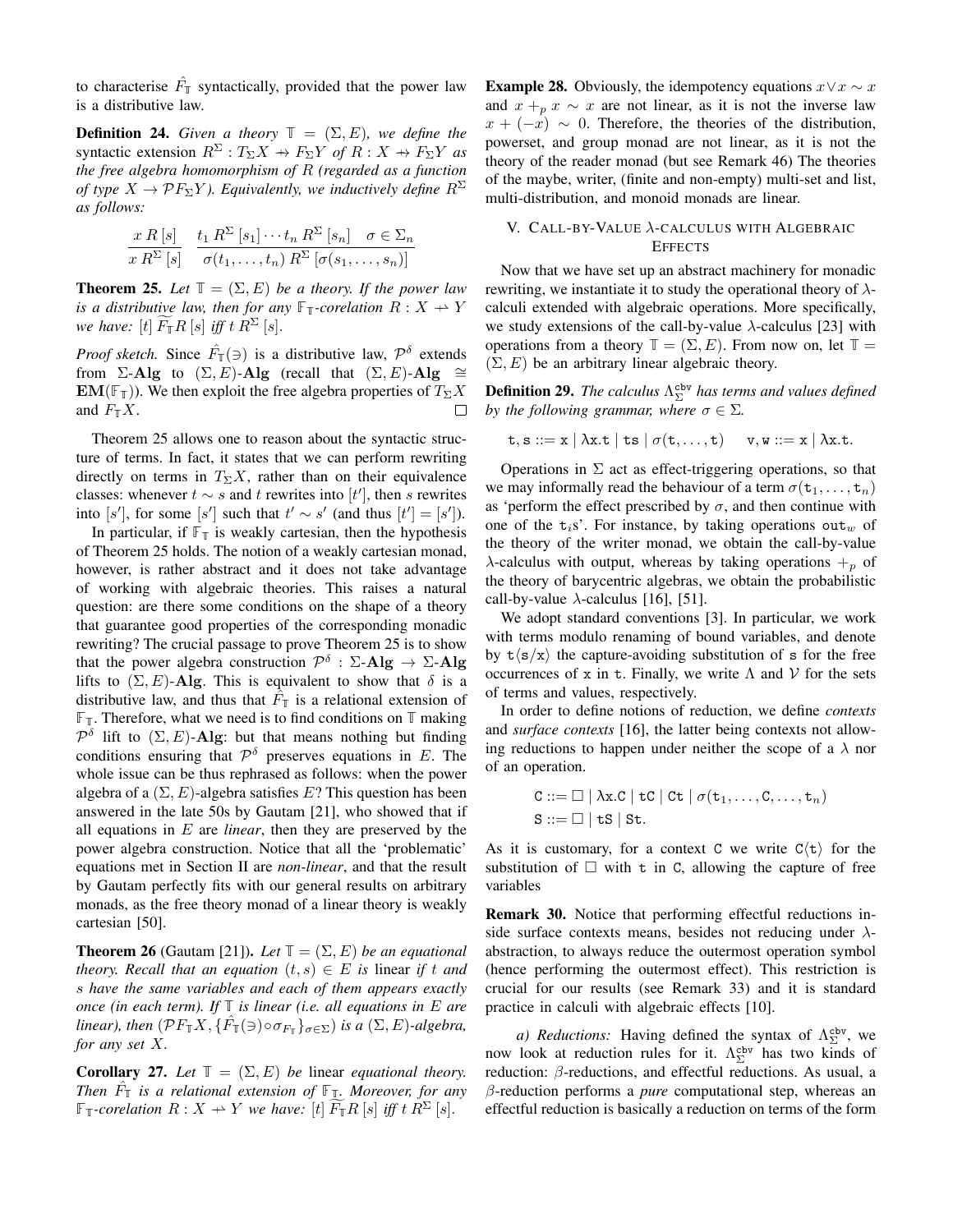$\sigma(\mathsf{t}_1,\ldots,\mathsf{t}_n)$ , and it is the real effect producer. We begin with term-to-term reductions.

**Definition 31.** One-step  $\beta$ - and  $\sigma_i$ -reduction relations  $\mapsto_{\beta}, \mapsto_{\sigma_i} : \Lambda \to \Lambda$  are thus defined:

$$
(\lambda x.t)v \mapsto_{\beta} t\langle v/x\rangle;
$$
  $\sigma(t_1,...,t_n) \mapsto_{\sigma_i} t_i.$ 

One-step reductions do not provide any semantical information on the operation reduced (and hence on the effect produced). To overcome this problem, we move from term reductions to  $\mathbb{F}_{\mathbb{T}}$ -corelations.

**Definition 32.** *Define the relations*  $\rightarrow$ <sub>β</sub>,  $\rightarrow$ <sub>σ</sub> :  $\Lambda_{\Sigma}$   $\rightarrow$   $F_{\mathbb{T}}\Lambda_{\Sigma}$ *by closing*  $\mapsto$ <sub>β</sub>-reductions under arbitrary *contexts, and*  $\mapsto$ <sub>σi</sub> *reductions under* surface *contexts:*

$$
C\langle (\lambda x.t)v \rangle \to_{\beta} [C\langle t\langle v/x \rangle \rangle] S\langle \sigma(t_1,\ldots,t_n) \rangle \to_{\sigma} [\sigma(S\langle t_1 \rangle,\ldots,S\langle t_n \rangle)].
$$

*We write*  $\rightarrow_{\Sigma}$  *for*  $\bigcup_{\sigma \in \Sigma} \rightarrow_{\sigma}$ *, and*  $\rightarrow$  *for*  $\rightarrow_{\beta} \cup \rightarrow_{\Sigma}$ *.* 

We define  $\Rightarrow_r: F_{\mathbb{T}} \Lambda \to F_{\mathbb{T}} \Lambda$  as  $\widetilde{F}_{\mathbb{T}}(\rightarrow_r \cup \eta)$ , where  $r \in$  $\{\beta, \sigma, \Sigma\}$ . In particular, we have  $\Rightarrow$  =  $\widetilde{F}_{\mathbb{I}}(\rightarrow \cup \eta)$ . Please notice that the presence of the (function regarded as a) relation  $\eta$  ensures  $\Rightarrow$  to be reflexive. Finally, we define the notion of a surface reduction  $\frac{s}{r}$  by replacing the context C with S also for  $\rightarrow$ <sub>β</sub> in Definition 32. The relation  $\stackrel{s}{\Rightarrow}$  is defined accordingly. A reduction is *deep* (notation  $\stackrel{\neg s}{\rightarrow}$ ,  $\stackrel{\neg s}{\Rightarrow}$ ) if it is not surface. Please notice that surface recuction restricts  $β$ -reduction to surface contexts, this way forbidding  $\beta$ -reductions under the scope of a  $\lambda$ -abstraction, and thus making the calculus weak.

Remark 33. Effectful reduction is restricted to surface contexts, since otherwise one could obtain from a program outcomes which are irreversibly different, with no hope neither for standardisation nor for confluence to hold [16]. Intuitively, this is because evaluating an effectful subterm t (hence producing an effect) and *then* copying it, or *first* copying the subterm t and then evaluating each copy (this way producing the same effect, but several times) give different results. It is important to stress that, instead, β-reductions are *unconstrained*. That is, both  $\rightarrow$  and  $\Rightarrow$  reduce  $\beta$ -redexes inside *arbitrary* contexts. Thus, for instance, the probabilistic term  $(Tx)(II + p (\Delta \Delta + q$ IΔ)) (where I =  $\lambda$ x.x and Δ =  $\lambda$ x.xx) has four β-redexes (namely, Ix, II, ∆∆, and I∆), which can *all* be reduced by → (even if inside algebraic operations). The term also has two effectful redexes, namely II +<sub>p</sub> ( $\Delta\Delta$  +<sub>q</sub> I $\Delta$ ) and  $\Delta\Delta$  +<sub>q</sub> I $\Delta$ . However, since effectful reductions must be surface, only the first one can be reduced.

## *A. Surface Standardization, Confluence, and Diamonds*

In this section, we study the extension of two fundamental results in the theory of (pure)  $\lambda$ -calculus to an effectful setting, namely a suitable form of standardisation, that we call *surface standardisation*, and *confluence*. We first prove surface standardisation: any reduction sequence  $[t] \Rightarrow^* [s]$  can be factorised as a sequence of surface reductions followed by a sequence of non-surface reductions. This is analogous to a classical result in  $\lambda$ -calculus: a sequence of  $\beta$ -steps can be reorganised so as to first reducing head redexes and then everything else [3, Theorem. 11.4.6]. Remarkably, surface standardisation holds for *all* (linear) algebraic effects.

Next, we prove a confluence theorem stating that if effects are *commutative*, meaning that effects are independent of the order in which they are produced, then monadic reduction is confluent.

*1) Surface standardisation:* Let us begin with surface standardisation. Our goal is to prove that any reduction sequence  $\Rightarrow^*$  can be factorised as  $\stackrel{s}{\Rightarrow}^*$ ;  $\stackrel{\neg s}{\Rightarrow}^*$ . We follow the the modular proof by Accattoli et al. [52] and rely on standardisation for the pure call-by-value  $\lambda$ -calculus.

**Lemma 34** ([52]). *If*  $\Rightarrow_{\beta}^* \subseteq \overset{s}{\Rightarrow_{\beta}^*}; \overset{\neg s}{\Rightarrow_{\beta}^*}$  *and*  $\overset{\neg s}{\Rightarrow_{\beta}}; \Rightarrow_{\Sigma} \subseteq$  $\Rightarrow \Sigma; \Rightarrow \beta$ *, then*  $\Rightarrow^* \subseteq \overset{s}{\Rightarrow}^*$ ;  $\overset{\sim}{\Rightarrow}^*$ 

We now prove that both the assumptions in Lemma 34 hold, this way obtaining the desired standardisation result. Let us begin with the first one. First, notice that an analogous result holds for the pure call-by-value  $\lambda$ -calculus.

**Theorem 35** ([23], [53]). Let  $\Lambda^{cbv}$  be the pure call-by-value λ*-calculus (i.e. our calculus instantiated with the empty theory, so that*  $\Rightarrow_{\beta} = \rightarrow_{\beta}$ *). Then*  $\Rightarrow_{\beta}^{*} \subseteq \stackrel{\mathbf{s}}{\Rightarrow}{}_{\beta}^{*}$ ;  $\stackrel{\neg \mathbf{s}}{\Rightarrow}{}_{\beta}^{*}$ .

We now lift Theorem 35 to  $\Lambda_{\Sigma}^{\text{cbv}}$ . To do so, we define a translation  $-\lambda$  from  $\Lambda_{\Sigma}^{\text{cbv}}$  to  $\Lambda^{\text{cbv}}$  preserving  $\beta$ -reductions in *both* directions. To achieve such a goal, we need to ensure that whenever we have a  $\beta$ -reduction in  $t^{\lambda}$  (in  $\Lambda^{cbv}$ ), then the β-redex reduced is the  $-\lambda$  image of a β-redex in t. Stated otherwise, we need  $-\lambda$  to preserve  $\beta$ -redexes back and forth, and thus to ensure that a  $\Sigma$ -redex is not mapped into a  $\beta$ -redex.

**Definition 36.** For any operation  $\sigma \in \Sigma$ , let us fix two *distinguished variables*  $x_{\sigma}, y_{\sigma}$ *. Define:* 

$$
x^{\lambda} \triangleq x \qquad (\lambda x.t)^{\lambda} \triangleq \lambda x.t^{\lambda}
$$
  

$$
(st)^{\lambda} \triangleq s^{\lambda}t^{\lambda} \quad (\sigma(t_1,...,t_n))^{\lambda} \triangleq y_{\sigma}(\lambda x_{\sigma}.t_1^{\lambda})\cdots(\lambda x_{\sigma}.t_n^{\lambda}).
$$

**Lemma 37.** Let  $\stackrel{r}{\to} \in \{\rightarrow \_\beta, \stackrel{s}{\rightarrow}_\beta\}$ . Then:  $t \stackrel{r}{\to} [s]$  *(in*  $\Lambda^{cbv}$ *) if and only if*  $t^{\lambda} \stackrel{r}{\rightarrow} [s^{\lambda}]$  *(in*  $\Lambda^{cbv}$ *).* 

*Proof sketch.* The left to right direction of is straightforward. The right to left direction follows by very definition of translation, since  $(\sigma(t_1,...,t_n))^{\lambda}$  cannot be a  $\beta$ -redex.  $\Box$ 

**Theorem 38** (Surface Standardization).  $\Rightarrow^* \subseteq \frac{s}{r}$ ;  $\Rightarrow^*$ ;  $\Rightarrow^*$ .

*Proof Sketch.* From Lemma 37 we infer  $\Rightarrow_{\beta}^* \subseteq \frac{s}{\beta}$ ;  $\Rightarrow_{\beta}^* :$ Moreover, since we have  $\exists^s_{\beta}$ ;  $\Rightarrow_{\sigma} \subseteq \rightarrow_{\sigma}; \Rightarrow_{\beta}$ , from Proposition 21 follows  $\Rightarrow_{\beta} \Rightarrow \Rightarrow \subseteq \Rightarrow_{\Sigma}; \Rightarrow_{\beta}$ . We thus conclude the thesis using Lemma 34.  $\Box$ 

*2) Confluence:* It is now time to investigate confluence of  $\Rightarrow$ . We immediately notice that  $\Rightarrow$  is not confluent, in general. To see why, we simply consider the term  $t =$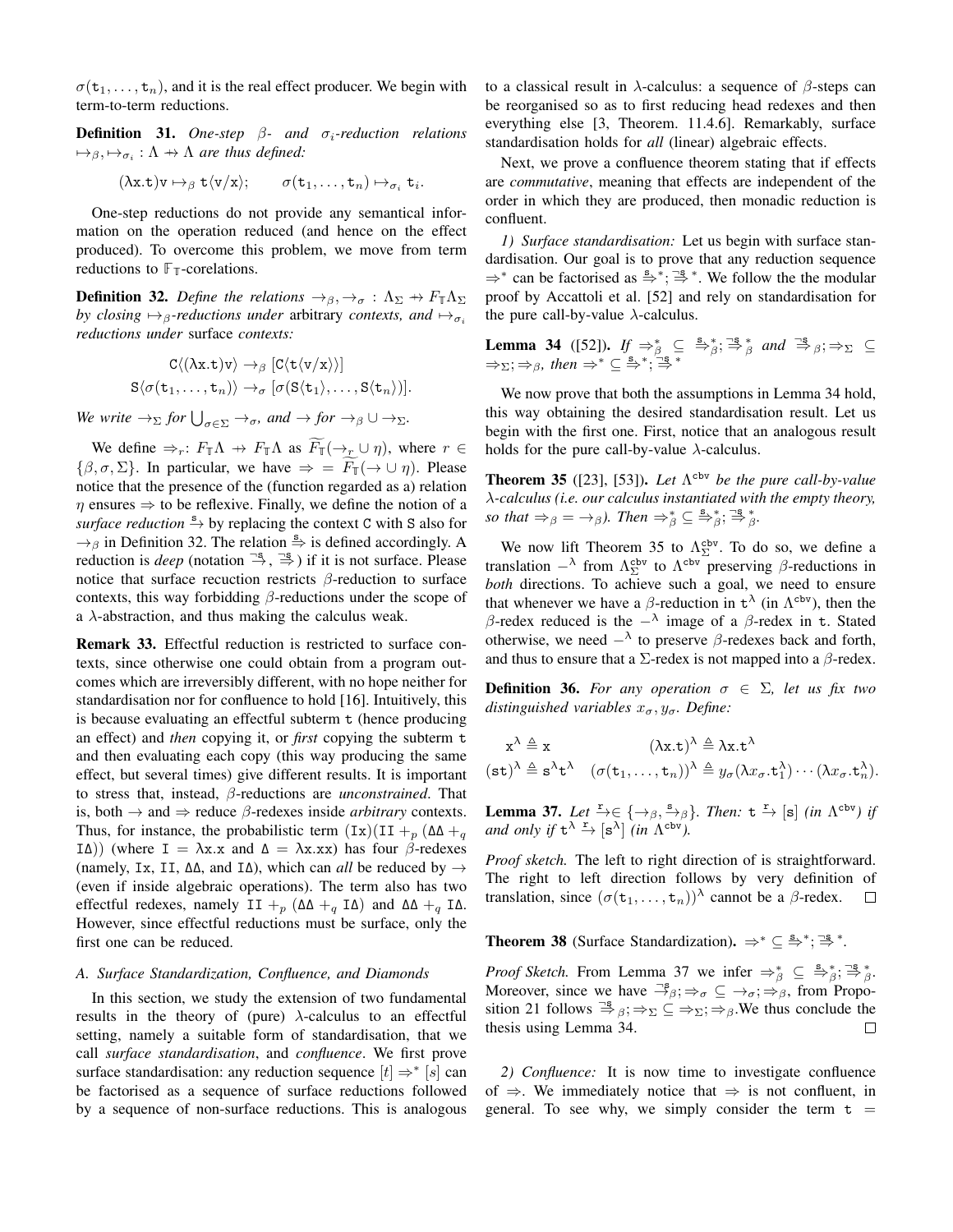$(\text{out}_w(x))(\text{out}_v(x))$ , which gives the following reduction sequences:

$$
\mathtt{t} \to [\mathtt{out}_w(\mathtt{x}(\mathtt{out}_v(\mathtt{x})))] \Rightarrow [\mathtt{out}_{w\cdot v}(\mathtt{x}\mathtt{x})] \\ \mathtt{t} \to [\mathtt{out}_v((\mathtt{out}_w(\mathtt{x}))\mathtt{x})] \Rightarrow [\mathtt{out}_{v\cdot w}(\mathtt{x}\mathtt{x})]
$$

Confluence cannot be achieved, as the outputted strings  $w \cdot v$ and  $v \cdot w$  witness the order in which reductions happened. Notice also that the reductions performed are actually surface.

Although providing a counterexample to confluence, the above example suggests conditions under which confluence may be recovered, namely the commutativity of the effects performed (i.e.  $w \cdot v = v \cdot w$ , in our example). Commutative effects are a well-known concept in programming language theory, as they support a number of program refactoring and optimisation techniques.<sup>11</sup> Working with equational theories, we can formalise the notion of a commutative effect as follows.

**Definition 39.** *Given*  $\theta \in T_{\Sigma}(n)$  *and*  $\vartheta \in T_{\Sigma}(m)$ *, we say that*  $\theta$  *commute with*  $\vartheta$  *if:* 

$$
\theta(\vartheta(x_{1,1},\ldots,x_{1,m}),\ldots,\vartheta(x_{n,1},\ldots,x_{n,m}))
$$
  

$$
\sim \vartheta(\theta(x_{1,1},\ldots,x_{n,1}),\ldots,\theta(x_{1,m},\ldots,x_{n,m})).
$$

*A theory*  $\mathbb{T} = (\Sigma, E)$  *is* commutative *if*  $\theta$  *commutes with*  $\vartheta$ *, for all*  $\theta$  *and*  $\vartheta$ *.* 

Example 40. The theory of the powerset, multiset, list, distribution, multi-distribution, partiality, and cost monad are commutative, whereas the theory of the writer monad is not.

Now that we have the notion of a commutative effect, we prove that if effects are commutative, then  $\Rightarrow$  is confluent. Our proof builds upon Theorem 22, which allows us to reduce diamond properties to *pointed* diamond properties. In particular, the following result then gives confluence of *surface* reduction, in a strong form.

**Lemma 41.** Let  $\gamma, \delta \in \Sigma \cup \{\beta\}, \rightarrowtail = \widetilde{F}_{\mathbb{I}}(\rightarrow)$ , and t be a *term with two distinct surface redexes. If*  $[\theta(\mathbf{t}_1, \dots, \mathbf{t}_n)] \sim$  $t \stackrel{s}{\rightarrow} \delta$   $[\vartheta(\mathbf{s}_1, \dots, \mathbf{s}_m)]$  *and*  $\theta$  *commutes with*  $\vartheta$ *, then*  $[\theta(\mathsf{t}_1,\ldots,\mathsf{t}_n)] \overset{\mathsf{s}}{\rightarrow} \delta [p] \underset{\gamma}{\sim} [\theta(\mathsf{s}_1,\ldots,\mathsf{s}_m)].$ 

*Proof sketch.* By induction on t relaying on commutativity of  $\theta$  and  $\vartheta$ , and observing that since reductions are surface, t must be of the form pq.

From Lemma 41 and Theorem 22 it follows that surface reduction is diamond.

**Proposition 42** (Surface is  $\diamond$ ). *If*  $\mathbb{T} = (\Sigma, E)$  *is commutative, then*  $\stackrel{s}{\Rightarrow}$  *is diamond, and thus confluent. The same holds, in particular, for*  $\Rightarrow \Sigma$ *.* 

From the confluence of surface reduction, and the fact that  $\rightarrow$ <sub>β</sub> is confluent, we obtain confluence of  $\Rightarrow$ .

**Theorem 43** (Confluence). *If*  $\mathbb{T} = (\Sigma, E)$  *is commutative, then*  $\Rightarrow$  *is confluent.* 

*Proof sketch.* By Hindley-Rosen lemma [3, Proposition 3.3.5], to prove that  $\Rightarrow$  =  $\Rightarrow_{\beta} \cup \Rightarrow_{\Sigma}$  is confluent it is enough to show that  $\Rightarrow_{\beta}$  and  $\Rightarrow_{\Sigma}$  are confluent and commute with each other. Commutation of  $\Rightarrow_{\beta}$  and  $\Rightarrow_{\Sigma}$  follows from Theorem 22 taking advantage of Lemma 41, opportunely completed with an easy analysis of the non-surface  $\rightarrow$ <sub>β</sub> steps. Confluence of  $\Rightarrow$ <sub>β</sub> follows from confluence of  $\beta$ -reduction in the pure callby-value  $\lambda$ -calculus, by Lemma 37.  $\Box$ 

## VI. CONCLUSION

In this paper, we have introduced a relational theory of monadic rewriting systems and showed how such a theory can be fruitfully applied to the study of effectful computations. Our development goes through a number of theoretical results on monads and relational extensions, as well as on a family of negative results showing that having a well-behaved notion of (relational) monadic rewriting is just not possible on some monads. Moving from those negative results, we have identified a class of monads, namely the class of weakly cartesian monads, on which monadic rewriting works well. As a further evidence of that, we showed that the defining axioms of a weakly cartesian monad allow us to prove a number of powerful proof techniques (viz. Proposition 21 and Theorem 22), which we dub pointed techniques, for the analysis of monadic (abstract) rewriting systems. We have also showed that when monads are given in terms of equational theories, then a sufficient condition for having well-behaved rewriting is that all equations in the theory are linear. Last but not leas, we have witnessed the effectiveness of our theory by making an operational analysis of the call-by-value  $\lambda$ calculus with algebraic effects, the latter being a prominent formalism for the study of higher-order effectful languages. In this respect, we have proved two main theorems: surface standardisation (Theorem 38) and confluence (Theorem 43). The former holds for all algebraic effects, whereas the latter hold for commutative effects only. Remarkably, both such results are proved relying on the aforementioned pointed techniques.

*a) Future Work:* This work is the first stage of a large research project aiming to develop a relational theory of monadic rewriting systems. As such, it opens several research directions. Among those, the authors are currently working on infinitary and asymptotic monadic rewriting [14]. In fact, when dealing with computational effects, there are interesting properties of computations that cannot be studied in terms of finitary rewriting sequences, examples of those being almost sure termination in probabilistic computation, stream analysis in computations with output, and divergence in pure computations. Although at a preliminary stage, the results obtained in this direction are encouraging.

*b) Related Work:* Categorical approaches to rewriting based on monads are not new [54]–[56]. However, to the best of the authors' knowledge all such approaches are concerned

 $11$  For instance, in languages with sequencing commutativity essentially corresponds to the soundness of the program transformation let  $x =$ M in (let  $y = N$  in  $L$ )  $\equiv$  let  $y = N$  in (let  $x = M$  in  $L$ ), (with x not appearing free in  $N$  and  $y$  not appearing free in  $M$ ).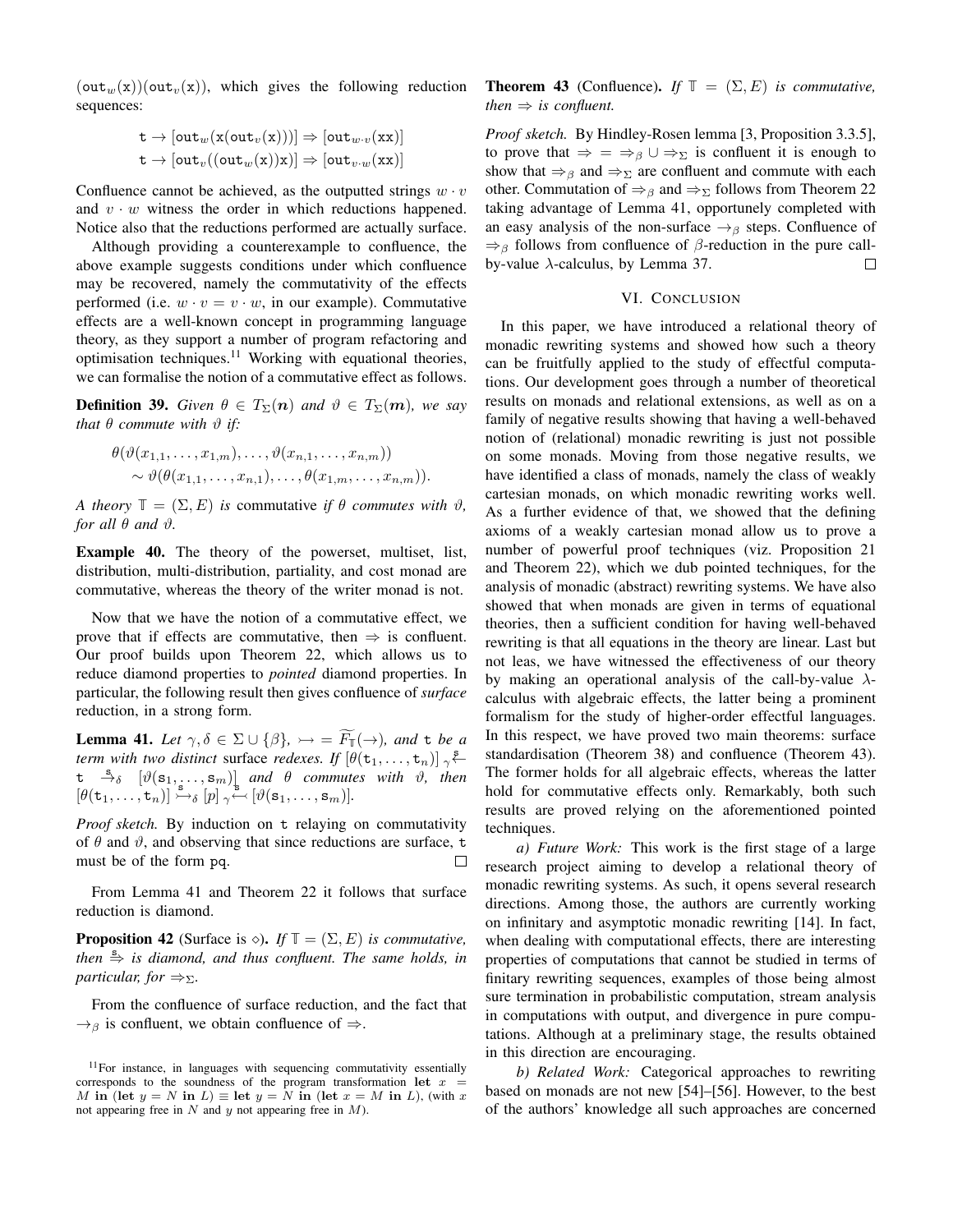with *pure* rewriting and use monads to structure objects of ARSs, this way generalising the (algebraic) signatures one has in term rewriting systems [1]. Among these approaches, the work by Fritz and Perrone [56] uses algebras over a monad to model *pure* partial evaluation functions, whereby only specific components of complex expressions are evaluated. Although partial evaluations seem not to share similarities with our notion of effectful rewriting, it is worth noticing that weakly cartesian monads guarantee good properties (e.g. transitivity) of such maps.

Effectful rewriting systems have been studied in isolation, focusing on single specific effects only, with a growing interest in probabilsitic rewriting [13]–[15]. The situation is similar if one looks at rewriting systems for effectful  $\lambda$ -calculi, where the rewriting theory of several specific effectful calculi has been studied [16], [51], [57]. Operational properties of calculi with arbitrary algebraic effects have been studied by Plotkin and Power [10], who gave operational semantics to a PCF-like language extended with algebraic operations. Such a semantics (and the like, e.g. [58], [59]), however, is given by a fixed deterministic reduction strategy, and therefore does not allow for a full operational analysis of algebraic effects.

#### **REFERENCES**

- [1] Terese, *Term rewriting systems*, ser. Cambridge tracts in theoretical computer science. Cambridge University Press, 2003, vol. 55.
- [2] M. H. A. Newman, "On theories with a combinatorial definition of "equivalence"," *Annals of Mathematics*, vol. 43, no. 2, pp. 223–243, 1942.
- [3] H. Barendregt, *The lambda calculus: its syntax and semantics*, ser. Studies in logic and the foundations of mathematics. North-Holland, 1984.
- [4] X. Leroy, "The ZINC experiment: an economical implementation of the ML language," INRIA, Technical report 117, 1990.
- [5] A. V. Aho, R. Sethi, and J. D. Ullman, *Compilers: Principles, Techniques, and Tools*, ser. Addison-Wesley series in computer science / World student series edition. Addison-Wesley, 1986.
- [6] E. Moggi, "Computational lambda-calculus and monads," in *Proc. of LICS 1989*. IEEE Computer Society, 1989, pp. 14–23.
- [7] ——, "Notions of computation and monads," *Inf. Comput.*, vol. 93, no. 1, pp. 55–92, 1991.
- [8] S. MacLane, *Categories for the Working Mathematician*. Springer-Verlag, 1971.
- [9] G. D. Plotkin and J. Power, "Algebraic operations and generic effects," *Applied Categorical Structures*, vol. 11, no. 1, pp. 69–94, 2003.
- [10] ——, "Adequacy for algebraic effects," in *Proc. of FOSSACS 2001*, 2001, pp. 1–24.
- [11] ——, "Semantics for algebraic operations," *Electr. Notes Theor. Comput. Sci.*, vol. 45, pp. 332–345, 2001.
- [12] O. Bournez and C. Kirchner, "Probabilistic rewrite strategies. applications to ELAN," in *Proc. of RTA 2002*, ser. Lecture Notes in Computer Science, S. Tison, Ed., vol. 2378. Springer, 2002, pp. 252–266.
- [13] O. Bournez and F. Garnier, "Proving positive almost-sure termination," in *Proc. of RTA 2005*, ser. Lecture Notes in Computer Science, J. Giesl, Ed., vol. 3467. Springer, 2005, pp. 323–337.
- [14] C. Faggian, "Probabilistic rewriting: Normalization, termination, and unique normal forms," in *4th International Conference on Formal Structures for Computation and Deduction, FSCD 2019, June 24-30, 2019, Dortmund, Germany*, 2019, pp. 19:1–19:25.
- [15] M. Avanzini, U. D. Lago, and A. Yamada, "On probabilistic term rewriting," *Sci. Comput. Program.*, vol. 185, 2020.
- [16] C. Faggian and S. R. D. Rocca, "Lambda calculus and probabilistic computation," in *34th Annual ACM/IEEE Symposium on Logic in Computer Science, LICS 2019, Vancouver, BC, Canada, June 24-27, 2019*, 2019, pp. 1–13.
- [17] J. Koslowski, "A monadic approach to polycategories," *Theory and Applications of Categories*, vol. 14, no. 7, pp. 125–156, 2005.
- [18] M. Weber, "Generic morphisms, parametric representations and weakly cartesian monads," *Theory Appl. Categ*, vol. 13, no. 14, pp. 191–234, 2004.
- [19] M. M. Clementino, D. Hofmann, and G. Janelidze, "The monads of classical algebra are seldom weakly cartesian," *Journal of Homotopy and Related Structures*, vol. 9, no. 1, pp. 175–197, 2014.
- [20] S. Szawiel and M. Zawadowski, "Monads of regular theories," *Applied Categorical Structures*, vol. 23, no. 3, pp. 215–262, 2015.
- [21] N. D. Gautam, "The validity of equations of complex algebras," *Archiv für mathematische Logik und Grundlagenforschung*, vol. 3, no. 3, pp. 117–124, 1957.
- [22] G. Grätzer and H. Lakser, "Identities for globals (complex algebras) of algebras," in *Colloquium Mathematicum*, vol. 56, no. 1, 1988, pp. 19–29.
- [23] G. Plotkin, "Call-by-name, call-by-value and the lambda-calculus," *Theoretical Computer Science*, vol. 1, no. 2, pp. 125 – 159, 1975.
- [24] M. Barr, "Relational algebras," *Lect. Notes Math.*, vol. 137, pp. 39–55, 1970.
- [25] A. Kurz and J. Velebil, "Relation lifting, a survey," *J. Log. Algebr. Meth. Program.*, vol. 85, no. 4, pp. 475–499, 2016.
- [26] D. Hofmann, G. Seal, and W. Tholen, Eds., *Monoidal Topology. A Categorical Approach to Order, Metric, and Topology*, ser. Encyclopedia of Mathematics and its Applications. Cambridge University Press, 2014, no. 153.
- [27] D. Hoffman, "A cottage industry of lax extensions," *Categories and General Algebraic Structures with Applications*, vol. 3, no. 1, pp. 113– 151, 2015.
- [28] A. Thijs, *Simulation and fixpoint semantics*. Rijksuniversiteit Groningen, 1996.
- [29] J. Hughes and B. Jacobs, "Simulations in coalgebra," *Theor. Comput. Sci.*, vol. 327, no. 1-2, pp. 71–108, 2004.
- [30] J. Marti and Y. Venema, "Lax extensions of coalgebra functors and their logic," *J. Comput. Syst. Sci.*, vol. 81, no. 5, pp. 880–900, 2015.
- [31] A. Baltag, "A logic for coalgebraic simulation," *Electr. Notes Theor. Comput. Sci.*, vol. 33, pp. 42–60, 2000.
- [32] U. Dal Lago, F. Gavazzo, and P. Levy, "Effectful applicative bisimilarity: Monads, relators, and howe's method," in *Proc. of LICS 2017*, 2017, pp. 1–12.
- [33] U. Dal Lago and F. Gavazzo, "Effectful normal form bisimulation," in preparation.
- [34] J. Goubault-Larrecq, S. Lasota, and D. Nowak, "Logical relations for monadic types," *Mathematical Structures in Computer Science*, vol. 18, no. 6, pp. 1169–1217, 2008.
- [35] R. C. Backhouse, P. J. de Bruin, P. F. Hoogendijk, G. Malcolm, E. Voermans, and J. van der Woude, "Polynomial relators (extended abstract)," in *Algebraic Methodology and Software Technology (AMAST '91), Proceedings of the Second International Conference on Methodology and Software Technology, Iowa City, USA, 22-25 May 1991*, ser. Workshops in Computing, M. Nivat, C. Rattray, T. Rus, and G. Scollo, Eds. Springer, 1991, pp. 303–326.
- [36] R. C. Backhouse and P. F. Hoogendijk, "Elements of a relational theory of datatypes," in *Formal Program Development - IFIP TC2/WG 2.1 State-of-the-Art Report*, ser. Lecture Notes in Computer Science, B. Möller, H. Partsch, and S. A. Schuman, Eds., vol. 755. Springer, 1993, pp. 7–42.
- [37] R. S. Bird and O. de Moor, *Algebra of programming*, ser. Prentice Hall International series in computer science. Prentice Hall, 1997.
- [38] J. Beck, "Distributive laws," in *Seminar on triples and categorical homology theory*. Springer, 1969, pp. 119–140.
- [39] D. Varacca and G. Winskel, "Distributing probability over nondeterminism," *Math. Struct. Comput. Sci.*, vol. 16, no. 1, pp. 87–113, 2006.
- [40] D. Varacca, "Probability, nondeterminism and concurrency: two denotational models for probabilistic computation," Ph.D. dissertation, Aarhus University, 2003.
- [41] B. Klin and J. Salamanca, "Iterated covariant powerset is not a monad." in *MFPS*, 2018, pp. 261–276.
- [42] H. P. Sankappanavar and S. Burris, "A course in universal algebra," *Graduate Texts Math*, vol. 78, 1981.
- [43] T. Leinster, *Higher Operads, Higher Categories*, ser. London Mathematical Society Lecture Note Series. Cambridge University Press, 2004.
- [44] B. Davey and H. Priestley, *Introduction to lattices and order*. Cambridge University Press, 1990.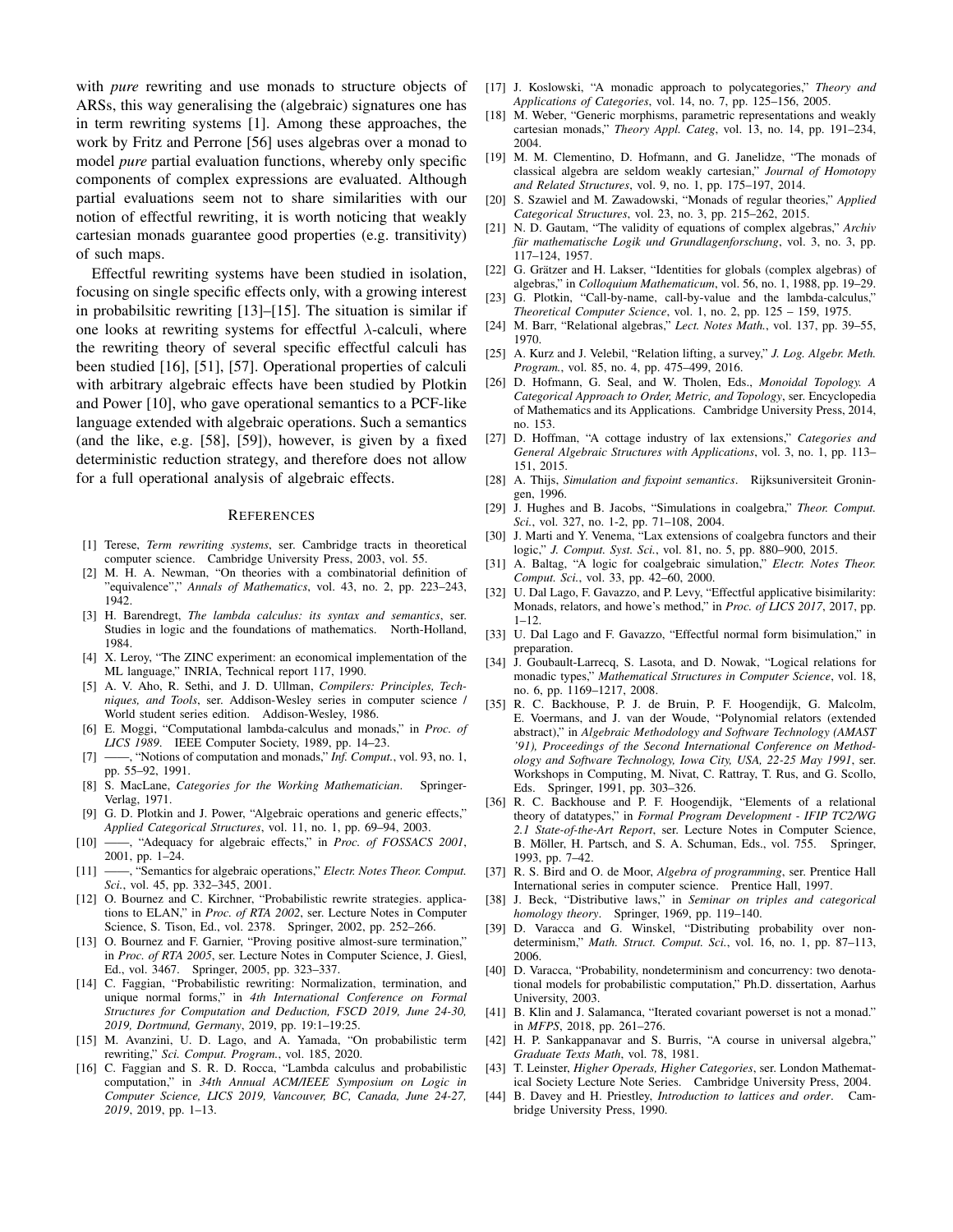- [45] A. Syropoulos, "Mathematics of multisets," in *Workshop on Membrane Computing*. Springer, 2000, pp. 347–358.
- [46] M. H. Stone, "Postulates for the barycentric calculus," *Annali di Matematica Pura ed Applicata*, vol. 29, no. 1, pp. 25–30, 1949.
- [47] G. Schmidt, *Relational Mathematics*, ser. Encyclopedia of Mathematics and its Applications. Cambridge University Press, 2011, vol. 132.
- [48] M. Bezem, J. Klop, E. Barendsen, R. de Vrijer, and Terese, *Term Rewriting Systems*, ser. Cambridge Tracts in Theoretical Computer Science. Cambridge University Press, 2003. [Online]. Available: https://books.google.it/books?id=7QQ5u-4tRUkC
- [49] B. Jacobs, "Trace semantics for coalgebras," in *Proceedings of the Workshop on Coalgebraic Methods in Computer Science, CMCS 2004, Barcelona, Spain, March 27-29, 2004*, 2004, pp. 167–184.
- [50] L. Parlant, J. Rot, A. Silva, and B. Westerbaan, "Preservation of equations by monoidal monads," in *45th International Symposium on Mathematical Foundations of Computer Science, MFCS 2020, August 24-28, 2020, Prague, Czech Republic*, 2020, pp. 77:1–77:14.
- [51] U. Dal Lago and M. Zorzi, "Probabilistic operational semantics for the lambda calculus," *RAIRO - Theor. Inf. and Applic.*, vol. 46, no. 3, pp. 413–450, 2012.
- [52] B. Accattoli, C. Faggian, and G. Guerrieri, "Factorize factorization," in *29th EACSL Annual Conference on Computer Science Logic, CSL 2021, January 25-28, 2021, Ljubljana, Slovenia (Virtual Conference)*, ser. LIPIcs, vol. 183. Schloss Dagstuhl - Leibniz-Zentrum für Informatik, 2021, pp. 6:1-6:25. [Online]. Available: https://doi.org/10.4230/LIPIcs.CSL.2021.6
- [53] S. R. D. Rocca and L. Paolini, *The Parametric Lambda Calculus A Metamodel for Computation*, ser. Texts in Theoretical Computer Science. An EATCS Series. Springer, 2004.
- [54] C. Lüth, "Categorical term rewriting : monads and modularity," Ph.D. dissertation, University of Edinburgh, UK, 1998.
- [55] C. Lüth and N. Ghani, "Monads and modular term rewriting," in Cate*gory Theory and Computer Science, 7th International Conference, CTCS '97, Santa Margherita Ligure, Italy, September 4-6, 1997, Proceedings*, 1997, pp. 69–86.
- [56] T. Fritz and P. Perrone, "Monads, partial evaluations, and rewriting," *Electronic Notes in Theoretical Computer Science*, vol. 352, pp. 129 – 148, 2020, the 36th Mathematical Foundations of Programming Semantics Conference, 2020.
- [57] U. De Liguoro and A. Piperno, "Non deterministic extensions of untyped lambda-calculus," *Inf. Comput.*, vol. 122, no. 2, pp. 149–177, 1995.
- [58] P. Johann, A. Simpson, and J. Voigtländer, "A generic operational metatheory for algebraic effects." in *Proc. of LICS* 2010. IEEE metatheory for algebraic effects," in *Proc. of LICS 2010*. Computer Society, 2010, pp. 209–218.
- [59] A. Lopez and A. Simpson, "Basic operational preorders for algebraic effects in general, and for combined probability and nondeterminism in particular," in *Proc. of CSL 2018*, 2018, pp. 29:1–29:17.

#### APPENDIX PROOFS OF SECTION IV

Sometimes, it will be useful to work with the equivalent description of monads is as Kleisli triples [8]. A *Kleisli triple*  $\mathbb{T} = (T, \eta, -^{\dagger})$  consists of a map T on sets, a family of functions  $\eta : X \to TX$ , and an operation mapping each function  $f: X \to TY$  to its Kleisli extension  $f^{\dagger}: TX \to TY$ subject to the following laws:  $\eta^{\dagger} = 1_T$ ;  $f^{\dagger} \circ \eta = f$ ;  $(g^{\dagger} \circ f)^{\dagger} = g^{\dagger} \circ f^{\dagger}$ . In particular, given a monad  $\mathbb{T} = (T, \eta, \mu)$ , notice that  $f^{\dagger}$  is defined as  $\mu \circ Tf$ . Accordingly, algebraic operations can be equivalently described as families of maps  $f_X: (TX)^n \to TX$  such that  $g^{\dagger} \circ f_X = f_Y \circ \prod_n g^{\dagger}$ .

$$
(TX)^n \xrightarrow{f} TX
$$

$$
\Pi_n g^{\dagger} \downarrow \qquad \qquad g
$$

$$
(TY)^n \xrightarrow{f} TY
$$

Given a monad  $\mathbb{T} = (T, \eta, \mu)$ , let  $\Gamma$  be a relational extension of T. Recall that Γ is a relational extension of **T** if the following laws hold:

$$
R; \eta = \eta; \Gamma R \qquad \qquad \Gamma \Gamma R; \mu = \mu; \Gamma R.
$$

Diagrammatically:

$$
X \xrightarrow{\eta} TX \qquad TTX \xrightarrow{\mu} TX
$$
  
\n
$$
R \downarrow \qquad \qquad \downarrow \Gamma R \qquad \text{Tr}R \downarrow \qquad \qquad \downarrow \Gamma R
$$
  
\n
$$
Y \xrightarrow{\eta} TY \qquad TTY \xrightarrow{\mu} TY
$$

**Lemma 44.** Let  $\Gamma$  be a relational extension of  $\mathbb{T} = (T, \eta, \mu)$ . *We have:*

$$
R; g \subseteq f; \Gamma S \implies \Gamma R; g^{\dagger} \subseteq f^{\dagger}; \Gamma S.
$$

*Diagrammatically:*

$$
X \xrightarrow{f} TZ
$$
\n
$$
R \downarrow \subseteq \qquad \qquad TX \xrightarrow{f^{\dagger}} TZ
$$
\n
$$
\downarrow \qquad \qquad TX \xrightarrow{f^{\dagger}} TZ
$$
\n
$$
\downarrow \qquad \qquad \downarrow \qquad \qquad TX \xrightarrow{f^{\dagger}} TX
$$
\n
$$
\downarrow \qquad \qquad \downarrow \qquad \downarrow \qquad \downarrow \qquad \downarrow \qquad \downarrow \qquad \downarrow \qquad \downarrow \qquad \downarrow \qquad \downarrow \qquad \downarrow \qquad \downarrow \qquad \downarrow \qquad \downarrow \qquad \downarrow \qquad \downarrow \qquad \downarrow \qquad \downarrow \qquad \downarrow \qquad \downarrow \qquad \downarrow \qquad \downarrow \qquad \downarrow \qquad \downarrow \qquad \downarrow \qquad \downarrow \qquad \downarrow \qquad \downarrow \qquad \downarrow \qquad \downarrow \qquad \downarrow \qquad \downarrow \qquad \downarrow \qquad \downarrow \qquad \downarrow \qquad \downarrow \qquad \downarrow \qquad \downarrow \qquad \downarrow \qquad \downarrow \qquad \downarrow \qquad \downarrow \qquad \downarrow \qquad \downarrow \qquad \downarrow \qquad \downarrow \qquad \downarrow \qquad \downarrow \qquad \downarrow \qquad \downarrow \qquad \downarrow \qquad \downarrow \qquad \downarrow \qquad \downarrow \qquad \downarrow \qquad \downarrow \qquad \downarrow \qquad \downarrow \qquad \downarrow \qquad \downarrow \qquad \downarrow \qquad \downarrow \qquad \downarrow \qquad \downarrow \qquad \downarrow \qquad \downarrow \qquad \downarrow \qquad \downarrow \qquad \downarrow \qquad \downarrow \qquad \downarrow \qquad \downarrow \qquad \downarrow \qquad \downarrow \qquad \downarrow \qquad \downarrow \qquad \downarrow \qquad \downarrow \qquad \downarrow \qquad \downarrow \qquad \downarrow \qquad \downarrow \qquad \downarrow \qquad \downarrow \qquad \downarrow \qquad \downarrow \qquad \downarrow \qquad \downarrow \qquad \downarrow \qquad \downarrow \qquad \downarrow \qquad \downarrow \qquad \downarrow \qquad \downarrow \qquad \downarrow \qquad \downarrow \qquad \downarrow \qquad \downarrow \qquad \downarrow \qquad \downarrow \qquad \downarrow \qquad \downarrow \qquad \downarrow \qquad \downarrow \qquad \downarrow \qquad \downarrow \qquad
$$

*Proof.* We have:

$$
\Gamma R; g^{\dagger} = \Gamma R; Tg; \mu
$$
  
=  $\Gamma(R; g); \mu$   

$$
\subseteq \Gamma(f; \Gamma S); \mu
$$
  
=  $Tf; \Gamma \Gamma S; \mu$   
=  $Tf; \mu; \Gamma S$   
=  $f^{\dagger}; \Gamma S$ 

 $\Box$ 

Lemma 45. *Let* Γ *be a relational extension of* **T***. Then, for any*  $R: X \rightarrow Y$  *and any algebraic operation*  $f: T^n \Rightarrow T$ *, we have:*  $\prod_i \Gamma R$ ;  $f \subseteq f$ ;  $\Gamma R$ .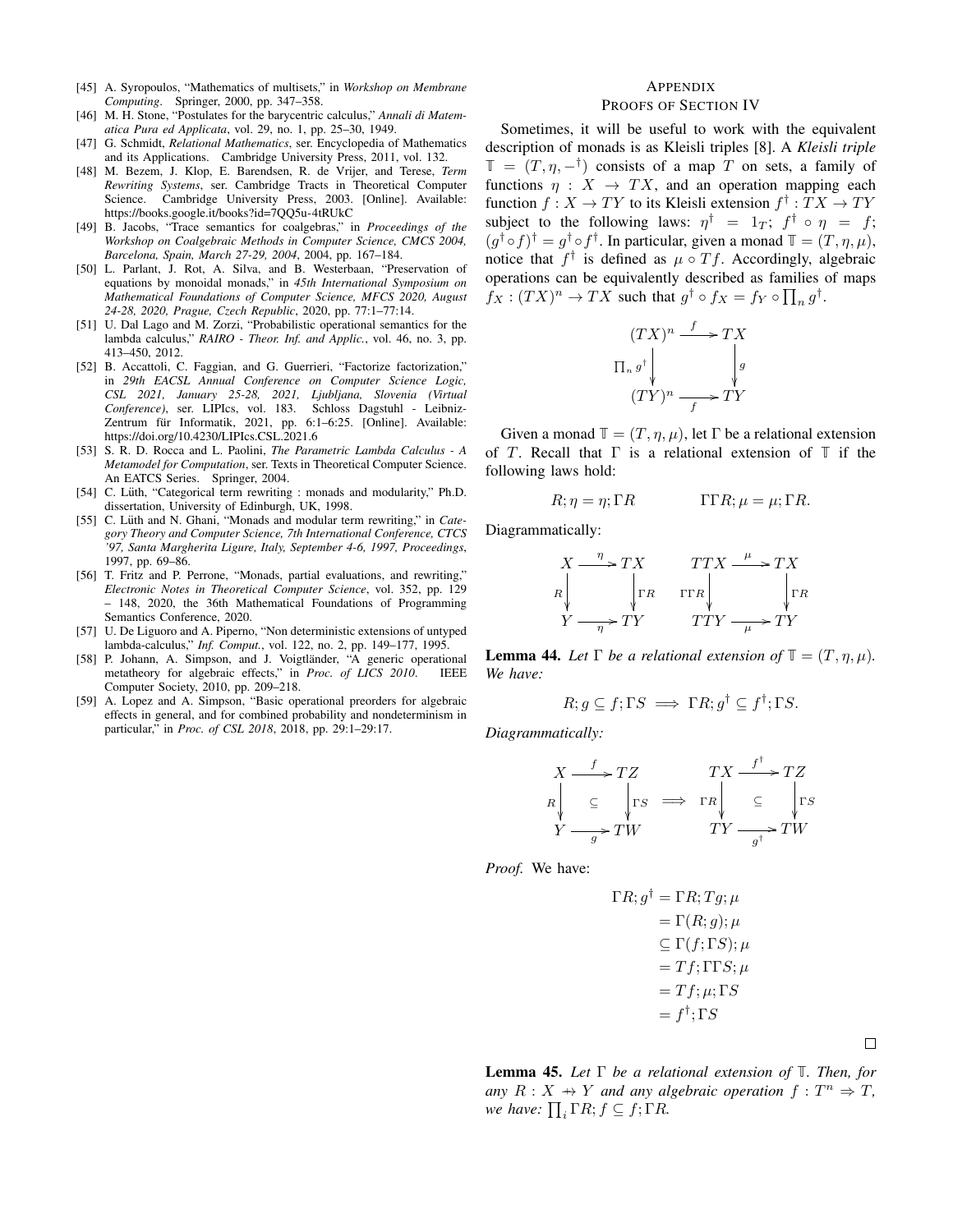*Proof.* The proof uses the correspondence between algebraic operations and generic effects [9]. We use such a correspondence implicitly, this way giving a self-contained proof. We have to show that for all  $x : n \to TX$ ,  $y : n \to TY$ , if  $x(i) \Gamma R y(i)$ , for any  $i \in n$ , then  $f(x) \Gamma R f(y)$ . By Lemma 44, we have:

$$
\begin{array}{ccc}\nn & \xrightarrow{x} & TX & Tn & \xrightarrow{x^{\dagger}} & TX \\
I \downarrow & \subseteq & \downarrow \Gamma R & \implies & I \downarrow & \subseteq & \downarrow \Gamma R \\
n & \xrightarrow{y} & TY & Tn & \xrightarrow{y^{\dagger}} & TY\n\end{array}
$$

Since  $\forall i \in \mathbf{n}$ .  $x(i)$   $\Gamma R y(i)$  means nothing but  $I; y \subseteq x; \Gamma R$ , we infer the consequent of the above implication. Let us now consider  $\eta : \mathbf{n} \to T\mathbf{n}$ , so that  $f(\eta) \in T\mathbf{n}$ . Then,  $I; y^{\dagger} \subseteq$  $x^{\dagger}$ ; ΓR implies  $x^{\dagger}(f(\eta))$  ΓR  $y^{\dagger}(f(\eta))$ . Since f is algebraic,  $x^{\dagger}(f(\eta)) = f(x^{\dagger} \circ \eta) = f(x)$  (and similarly for y).  $\Box$ 

Proposition 14. *Let* **T** *be a monad with relational extension* Γ*. Let*  $Δ = Γ(−)$ ; μ*. Then, for any*  $R : X → Y$  *and algebraic operation*  $f: T^n \Rightarrow T$ *, we have:* 

$$
\prod_i \Delta R; f \subseteq f; \Delta R \qquad \eta; \Delta R = R.
$$

*Diagrammatically:*

$$
(TX)^n \xrightarrow{f} TX \qquad X \xrightarrow{\eta} TX
$$
  
\n
$$
\Pi_{i=1}^n \Delta R \downarrow \subseteq \qquad \downarrow \Delta R
$$
  
\n
$$
(TY)^n \xrightarrow{f} TY
$$
  
\n
$$
TY
$$

*Proof.* For the second equality, we have:  $\eta$ ;  $\Delta R = \eta$ ;  $\Gamma R$ ;  $\mu =$  $R; \eta; \mu = R$ . For the first one, we chase the following diagram relying on algebraicity of  $f$  and Lemma 45.

$$
(TX)^n \xrightarrow{f} TX
$$
  
\n
$$
\Pi_i \Gamma R \downarrow \qquad \qquad \downarrow \Gamma R
$$
  
\n
$$
(TTY)^n \xrightarrow{f} (TTY)^n
$$
  
\n
$$
\Pi_i \mu_i \downarrow \qquad \qquad \downarrow \Pi_i \mu_i
$$
  
\n
$$
(TY)^n \xrightarrow{f} TY
$$

Proposition 15. *Let* Γ *be a relational extension of a* functor T *which is part of a monad*  $\mathbb{T} = (T, \eta, \mu)$ *. Then,*  $\Gamma$  *is a relational extension of*  $\mathbb{T}$  *iff the following laws hold, for all*  $R: X \rightarrow Y$ ,  $S: Y \rightarrow Z$ , and  $P: Z \rightarrow W$ .

$$
R \cdot \eta_Y = R \quad \eta_X \cdot S = S \quad R \cdot (S \cdot P) = (R \cdot S) \cdot P.
$$

*Proof.* We have to show that the equalities in the statement of the theorem hold iff we have  $Q; \eta = \eta; \Gamma Q$  and  $\Gamma \Gamma Q; \mu =$  $\mu$ ; Γ*Q*, (for all *Q* : *X*  $\rightarrow$  *Y*). First, we notice that  $R \cdot \eta_Y = R$  always holds. Next, we show that the law  $\eta_X \cdot S = S$  is equivalent to  $Q; \eta = \eta; \Gamma Q$ . Assuming the latter, we have

$$
\eta \cdot S = \eta; \Gamma S; \mu = S; \eta; \mu = S.
$$

Assuming the former, we have:

$$
Q; \eta = \eta \cdot (Q; \eta) = \eta; \Gamma Q; T\eta; \mu = \eta; \Gamma Q.
$$

Finally, we show that the law  $R \cdot (S \cdot P) = (R \cdot S) \cdot P$ is equivalent to  $\Gamma \Gamma Q$ ;  $\mu = \mu$ ; ΓQ. Assuming the former, we obtain the desired equality by taking  $R = I_{TTX}$ ,  $S = I_{TX}$ ,  $P = Q; \eta$ . Assuming the latter, we have:

$$
R \cdot (S \cdot P) = R; \Gamma(S; \Gamma P; \mu); \mu
$$
  
= R; \Gamma S; \Gamma \Gamma P; T\mu; \mu  
= R; \Gamma S; \Gamma \Gamma P; \mu; \mu  
= R; \Gamma S; \mu; \Gamma P; \mu  
= (R \cdot S) \cdot P.

 $\Box$ 

**Proposition 21.** *Given*  $R : X \rightarrow Y$ ,  $S : Y \rightarrow Z$ , and  $P: X \rightarrow Y, Q: Y \rightarrow Z$ , we have:

$$
R; \widetilde{T}S \subseteq P; \widetilde{T}Q \implies \widetilde{T}R; \widetilde{T}S \subseteq \widetilde{T}P; \widetilde{T}Q.
$$

*Proof.* We have:

$$
\tilde{T}R; \tilde{T}S = \hat{T}R; \mu; \hat{T}S
$$
\n
$$
= \hat{T}R; \hat{T}\hat{T}S; \mu; \mu
$$
\n
$$
= \hat{T}R; \hat{T}\hat{T}S; T\mu; \mu
$$
\n
$$
= \hat{T}(R; \hat{T}S; \mu); \mu
$$
\n
$$
= \hat{T}(R; \tilde{T}S); \mu
$$
\n
$$
\subseteq \hat{T}(P; \tilde{T}Q); \mu
$$
\n
$$
= \hat{T}(P; \hat{T}Q; \mu); \mu
$$
\n
$$
= \hat{T}P; \hat{T}\hat{T}Q; T\mu; \mu
$$
\n
$$
= \hat{T}P; \hat{T}\hat{T}Q; \mu; \mu
$$
\n
$$
= \hat{T}P; \mu; \hat{T}Q; \mu
$$
\n
$$
= \hat{T}P; \tilde{T}Q; \mu
$$

 $\Box$ 

Theorem 22. *The pointed diamond technique*

$$
R^{-}; S \subseteq \widetilde{T}S; (\widetilde{T}R)^{-} \implies (\widetilde{T}R)^{-}; \widetilde{T}S \subseteq \widetilde{T}S; (\widetilde{T}R)^{-}
$$

*is sound.*

 $\Box$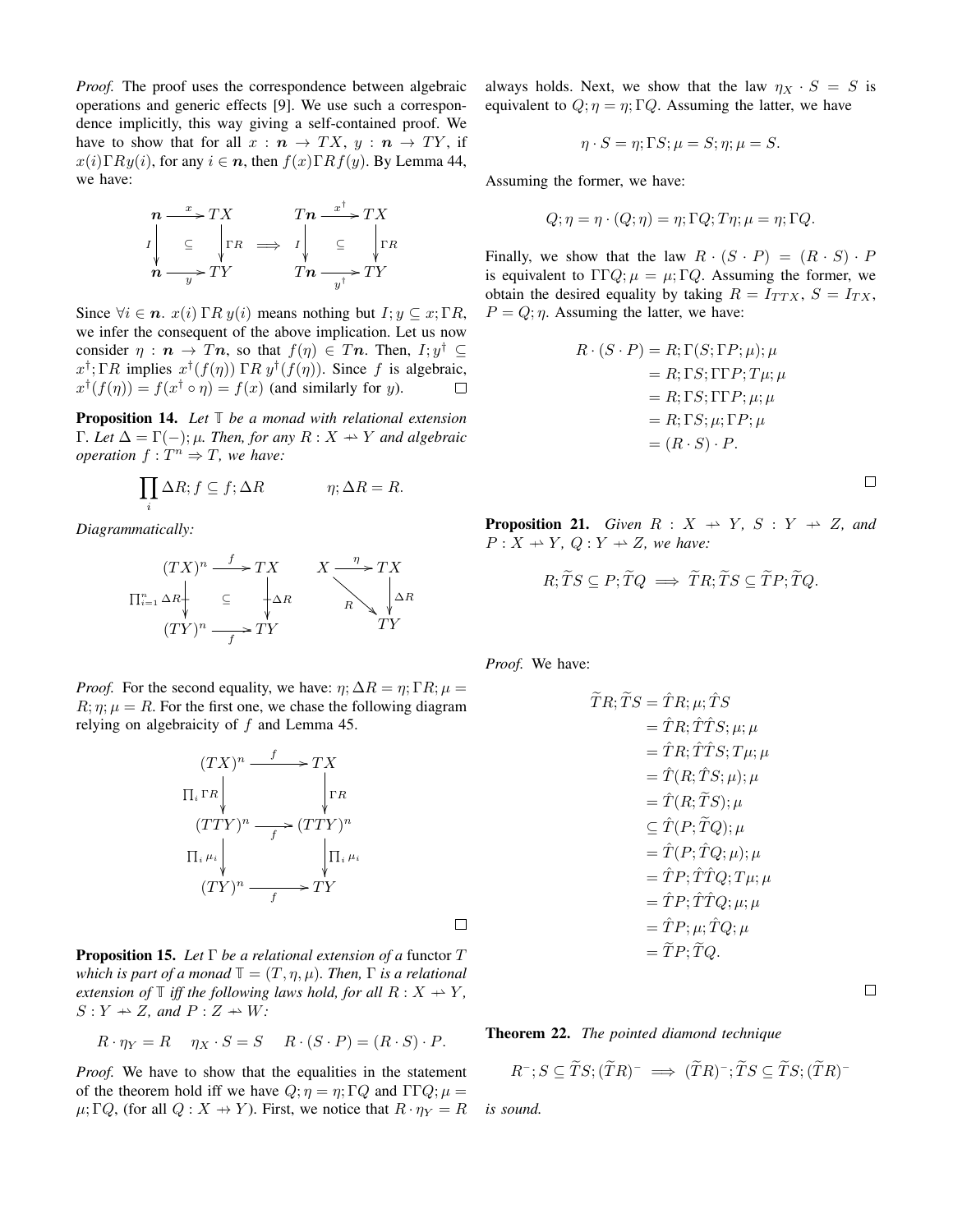*Proof.* Assume  $R^-$ ;  $S \subseteq TS$ ;  $(TR)^-$ . By standard calculations based on the properties of  $\hat{T}$  and the hypothesis  $R^-; S \subseteq TS; (TR)^-$ , we have:

$$
(\widetilde{T}R)^{-}; \widetilde{T}S = (\hat{T}R; \mu)^{-}; \hat{T}S; \mu
$$
  
\n
$$
= \mu^{-}; \hat{T}(R^{-}); \hat{T}S; \mu
$$
  
\n
$$
= \mu^{-}; \hat{T}(R^{-}; S); \mu
$$
  
\n
$$
\subseteq \mu^{-}; \hat{T}(\widetilde{T}S; (\widetilde{T}R)^{-}); \mu
$$
  
\n
$$
= \mu^{-}; \hat{T}(\hat{T}S; \mu; (\hat{T}R; \mu)^{-}); \mu
$$
  
\n
$$
= \mu^{-}; \hat{T}\hat{T}S; \hat{T}\mu; \hat{T}\mu^{-}; \hat{T}\hat{T}R^{-}; \mu
$$
  
\n
$$
= \mu^{-}; \hat{T}\hat{T}S; T\mu; (T\mu)^{-}; \hat{T}\hat{T}R^{-}; \mu.
$$

Next, we notice that we have:  $\mathbf{r}$  Soon  $\mathbf{r}$ 

$$
\mu^-; \hat{T}\hat{T}S \subseteq \hat{T}S; \mu^- \qquad \hat{T}\hat{T}R^-; \mu \subseteq \mu; \hat{T}R^-.
$$

For instance, by shunting we have  $\mu^-$ ;  $\hat{T}\hat{T}S \subseteq \hat{T}S$ ;  $\mu^-$  iff  $\hat{T}\hat{T}S \subseteq \mu; \hat{T}S; \mu$ <sup>-</sup>. Since  $\hat{T}\hat{T}S; \mu = \mu; \hat{T}S$ , to prove  $\hat{T}\hat{T}S \subseteq$  $\mu$ ;  $\hat{T}S$ ;  $\mu^-$  it is enough to show  $\hat{T}\hat{T}S \subseteq \hat{T}\hat{T}S$ ;  $\mu$ ;  $\mu^-$ , which indeed holds since  $I \subseteq \mu$ ;  $\mu$ <sup>-</sup>. In a similar way, one can prove  $\hat{T} \hat{T} R^{-}$ ;  $\mu \subseteq \mu$ ;  $\hat{T} R^{-}$ . Using these inclusions, we thus obtain:

 $\mu^-; \hat{T}\hat{T}S; T\mu; (T\mu)^-; \hat{T}\hat{T}R^-; \mu \subseteq \hat{T}S; \mu^-; T\mu; (T\mu)^-; \mu; \hat{T}R^- .$ 

Now we focus on the relation  $\mu^{-}$ ;  $T\mu$ ;  $(T\mu)^{-}$ ;  $\mu$ . Diagrammatically:

$$
\begin{array}{c}\nTTA \xrightarrow{(\mu_{TA})^-} TTTA \\
\downarrow^{\mu_{TA}} \uparrow^{\mu_{TA}} \downarrow^{\mu_{AA}} \\
TTTA \xleftarrow{\star}^{\mu_{TA}} TTA\n\end{array}
$$

Consider the maps  $TTA \xrightarrow{\mu_A} TA \xleftarrow{\mu_A} TTA$  and  $TTA \xleftarrow{\mu_{TA}}$  $TTTA \xrightarrow{T\mu_A} TTA$  and the naturality square  $T\mu_A$ ;  $\mu_A$  $\mu_{TA}$ ;  $\mu_A$ . Since  $\mathbb T$  is weakly cartesian (and thus  $\mu$  is), we infer

$$
(T\mu_A)^{-}; \mu_{TA} = \mu_A; (\mu_A)^{-} \quad (\mu_{TA})^{-}; T\mu_A = \mu_A; (\mu_A)^{-}.
$$

Applying these identities (as well as  $\mu^{-}$ ;  $\mu \subseteq I$ ), we obtain

$$
\mu^{-}; T\mu; (T\mu)^{-}; \mu = \mu; \mu^{-}; \mu; \mu^{-} \subseteq \mu; \mu^{-}.
$$

We can thus complete our calculation of  $(TR)^{-}$ ; TS by inferring

$$
(\widetilde{T}R)^{-}; \widetilde{T}S \subseteq \cdots \subseteq \widehat{T}S; \mu^{-}; T\mu; (T\mu)^{-}; \mu; \widehat{T}R^{-}
$$
  

$$
\subseteq \widehat{T}S; \mu; \mu^{-}; \widehat{T}R^{-}
$$
  

$$
= \widehat{T}S; \mu; (\widehat{T}R; \mu)^{-}
$$
  

$$
= \widetilde{T}S; (\widetilde{T}R)^{-}
$$

**Theorem 25.** Let  $\mathbb{T} = (\Sigma, E)$  be a theory. If the power law is *a distributive law, then for any*  $\mathbb{F}_T$ *-corelation*  $R: X \rightarrow Y$  *we have:*

$$
[t]\widetilde{F}_{\mathbb{T}}R\left[s\right] \iff t R^{\Sigma}\left[s\right].
$$

*Proof.* Let  $\delta$  be the power law  $\hat{F}_{\mathbb{I}}(\ni)$ . If  $\delta$  is a distributive law, then  $\mathcal{P}^{\delta}$  extends from  $\Sigma$ -Alg to  $(\Sigma, E)$ -Alg. In fact,  $\delta$ 

being distributive law, it gives a lifting of **P** to **EM**( $F$ <sup>T</sup>) ≅  $(\Sigma, E)$ -Alg.  $\delta$  being the power law, such a lifting is nothing but  $\mathcal{P}^{\delta}$ . In particular,  $\mathcal{P}F_{\mathbb{T}}Y$  carries a  $(\Sigma, E)$ -algebra structure, so that we we can exploit the free algebra properties of  $T_{\Sigma}X$ and  $F_{\mathbb{T}}X$ , obtaining:



 $\Box$ 

Remark 46 (Affine equations). Example 28 shows that most of the usual equational theories used to model computational effects are either linear or can be made linear, at a reasonable price. A notable exception to this pattern is the theory of the reader monad (as well as the theory of the global state monad) which is made of non-linear equations only, namely:  $rd(x, x) = x$  and  $rd(rd(x, w), rd(z, y)) = rd(x, y)$ . However, for the kind of examples we have seen so far, only the first equation (namely idempotency of rd) is problematic. This suggests that problems are not given by non-linear equations, but by non-*affine* equations. In an affine equation, the variables in the two terms must be distinct, but each of these variables must appear *at most* once in each term. Theorem 26 does not hold for affine theories, however it does hold if we replace the powerset monad with the *non-empty* powerset monad **P** <sup>+</sup> [50]. As a consequence, we obtain an extension of Corollary 27 to affine equations, provided that we restrict to  $\mathbb{F}_{\mathbb{T}}$ -corelations  $R: X \to Y$  such that  $R[x] \neq \emptyset$ , for any set x. Since we will endow  $\lambda$ -calculi with  $\mathbb{F}_{\mathbb{T}}$ -corelations  $R : \Lambda \to \Lambda$  satisfying such a property, the results in Section V which we are going to introduce can be easily extended to *affine* equational theories.

## **APPENDIX** PROOFS OF SECTION V

Lemma 47.  $\stackrel{\neg s}{\Rightarrow}{}_{\beta}; \Rightarrow_{\Sigma} \subseteq \Rightarrow_{\Sigma}; \Rightarrow_{\beta}$ .

 $\Box$ 

*Proof.* First, we observe that  $\exists^s_{\beta}$ ;  $\Rightarrow_{\sigma} \subseteq \rightarrow_{\sigma}$ ;  $\Rightarrow_{\beta}$ , which is immediate to check since  $\frac{3}{2}$  preserves the shape of terms. We then conclude the desired result by Proposition 21.  $\Box$ 

**Theorem 38** (Surface Standardization).  $\Rightarrow^* \subseteq \frac{s}{2}^*$ ;  $\Rightarrow^* \Rightarrow^*$ .

*Proof.* From Lemma 37 we infer  $\Rightarrow_{\beta}^* \subseteq \frac{s}{\beta}$ ;  $\Rightarrow_{\beta}^*$ ;  $\Rightarrow_{\beta}^*$ . We conclude the thesis from Lemma 47, using Lemma 34.

**Lemma 41.** Let  $\gamma, \delta \in \Sigma \cup \{\beta\}, \rightarrowtail = \overline{F_{\mathbb{I}}}(\rightarrow)$ , and t be a *term with two distinct surface redexes. If*  $[\theta(\mathbf{t}_1, \dots, \mathbf{t}_n)]$   $\sim$ <sup>5</sup>  $t \stackrel{s}{\rightarrow}_{\delta}$   $[\vartheta(s_1, \ldots, s_m)]$  *and*  $\theta$  *commutes with*  $\vartheta$ , *then*  $[\theta(\mathbf{t}_1, \dots, \mathbf{t}_n)] \overset{\mathbf{s}}{\rightarrow} \delta [p] \underset{\gamma}{\sim} [\theta(\mathbf{s}_1, \dots, \mathbf{s}_m)].$ 

*Proof.* The proof is by induction on t. First, observe that since reductions are surface, t cannot be neither a variable nor a  $\lambda$ -abstraction. Additionally, t cannot be itself a redex, as neither  $(\lambda x.\mathbf{s})\mathbf{v}$  nor  $\sigma(\mathbf{t}_1,\ldots,\mathbf{t}_n)$  can contain surface redexes. Therefore, t must be of the form pq. We now proceed by case analysis. If both redexes are inside p or q, then we are done